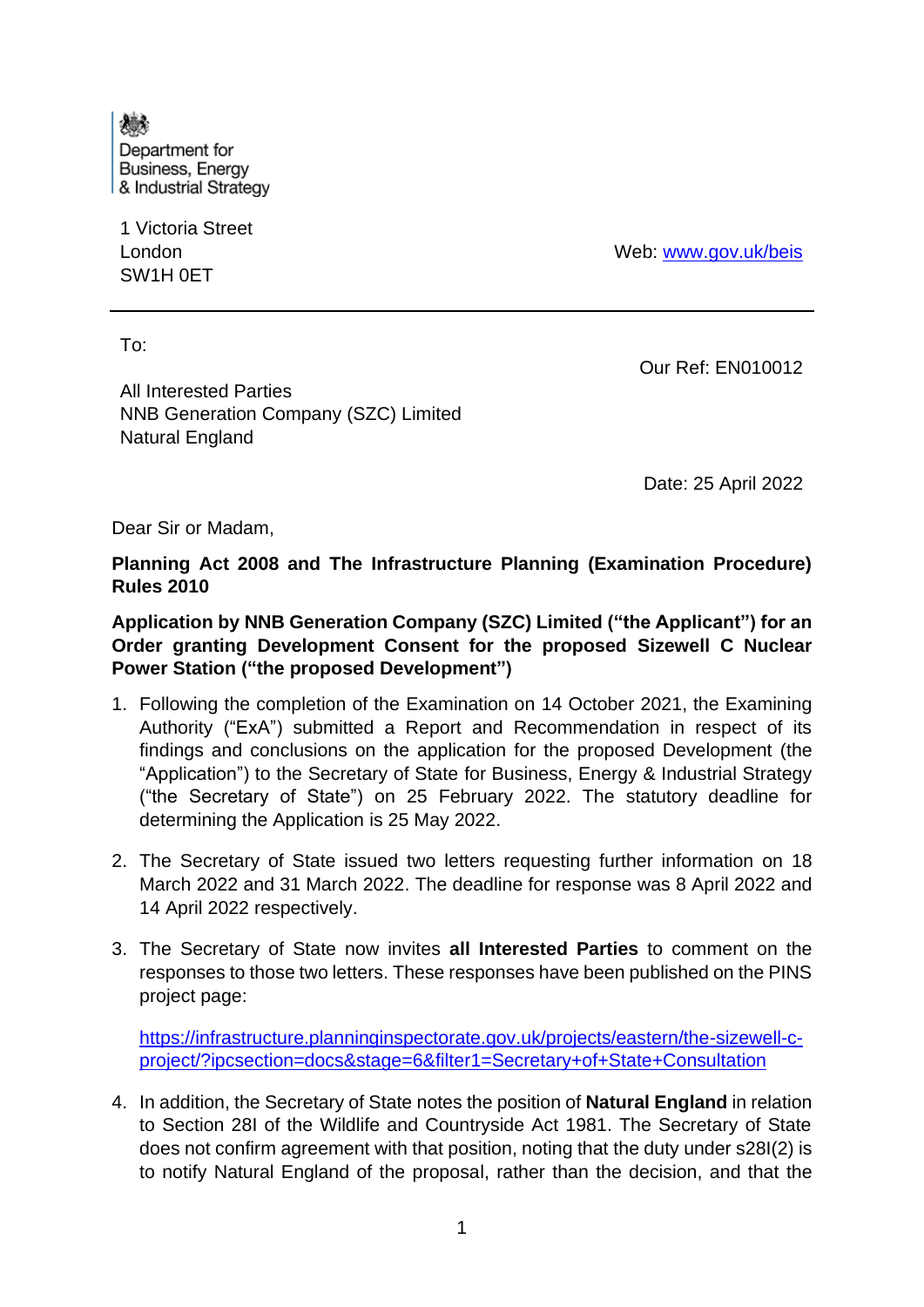Secretary of State appoints the Examining Authority to handle the application on his behalf. He also notes that Natural England have participated throughout the examination. However for the avoidance of doubt, and to avoid any further delay, the Secretary of State refers **Natural England** to the notice attached at Annex A.

- 5. A letter to the Government of Austria is appended at Annex B, for information.
- 6. The Secretary of State also raises two specific points below for the **Applicant** to respond to. The Applicant should respond to these specific questions as soon as possible, by email only to: [sizewellc@planninginspectorate.gov.uk,](mailto:sizewellc@planninginspectorate.gov.uk) **but by no later than 23.59 on 2 May 2022.** Those responses will be published on the Sizewell C Nuclear Power Station project page of the National Infrastructure Planning website as soon as possible after receipt.

# **Traffic and Transport Mitigation**

7. In light of the Applicant's response to paragraph 4.1 of the Secretary of State's letter of 18 March 2022, the **Applicant** is asked to provided details as to any further mitigation that could be provided in relation to noise and vibration impacts on this part of the B1122 before the SLR is in place, for example, but not limited to, preconstruction surveys, monitoring of affected properties along the B1122, remedial works etc.

# **References to Certified Documents**

- 8. The Secretary of State notes that there appear to be discrepancies between the references in the Examination Library ("EL") provided to the Secretary of State by the Examining Authority, when reviewed against the list of Certified Documents in Schedule 24 of the draft Development Consent Order ("Schedule 24"):
	- Access Road Plan Reference 2.14 in the draft Order compared with Reference 2.13 in the EL
	- Draft Water Monitoring and Management Plan Reference 10.12 in the draft Order, compared with Ref 9.87 in the EL
	- Environmental Statement, Reference 6.1 to 6.18 in the draft Order, compared with a last reference of 6.20 in the EL
	- Parameter Plans Reference 2.5 to 2.12 in the draft Order, compared with 2.5 only in the EL
	- Wet Woodland Strategy Reference 10.31 in the draft Order, compared with 9.8 in the EL. The Secretary of State notes that the latest version of this document has now been uploaded to the PINS website in the post-examination submissions bundle that can be found at this link: [https://infrastructure.planninginspectorate.gov.uk/wp](https://infrastructure.planninginspectorate.gov.uk/wp-content/ipc/uploads/projects/EN010012/EN010012-010790-Post%20Examination%20Submissions.pdf)[content/ipc/uploads/projects/EN010012/EN010012-010790-](https://infrastructure.planninginspectorate.gov.uk/wp-content/ipc/uploads/projects/EN010012/EN010012-010790-Post%20Examination%20Submissions.pdf)
		- [Post%20Examination%20Submissions.pdf](https://infrastructure.planninginspectorate.gov.uk/wp-content/ipc/uploads/projects/EN010012/EN010012-010790-Post%20Examination%20Submissions.pdf)
- 9. The **Applicant** should provide an explanation as to why the references in the draft Order do not align with the references in the EL, and to indicate clearly what the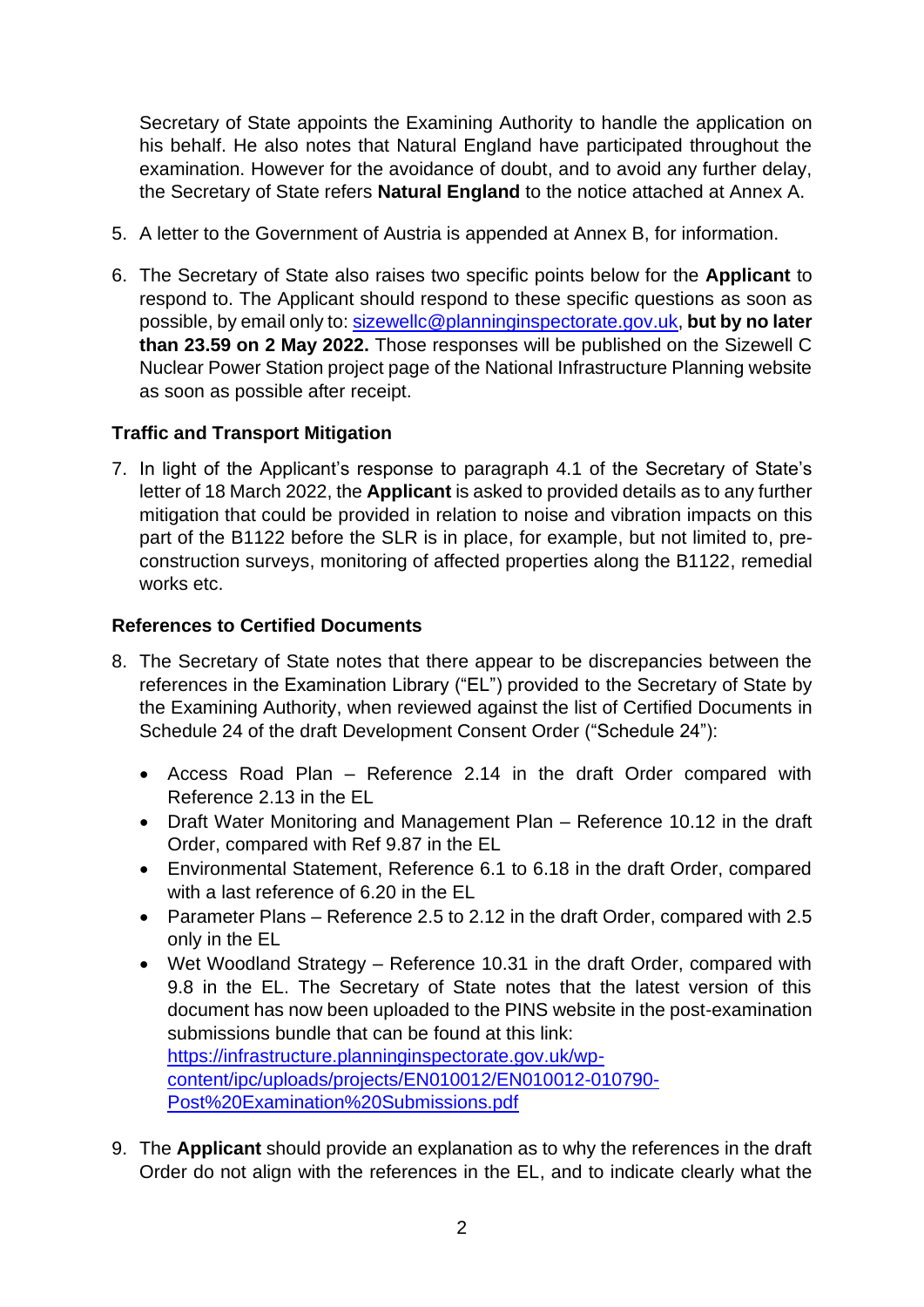correct references in the draft Order should be. The **Applicant** should ensure that final versions of any documents that are referred to in Schedule 24 have been provided.

- 10.**Subject to paragraph 5 above, comments should be submitted by email only to:** [sizewellc@planninginspectorate.gov.uk](mailto:sizewellc@planninginspectorate.gov.uk) **by 23.59 on 23 May 2022.**
- 11.Comments will be published on the Sizewell C Nuclear Power Station project page of the National Infrastructure Planning website as soon as possible after **23 May 2022**:

[https://infrastructure.planninginspectorate.gov.uk/projects/eastern/the-sizewell-c](https://infrastructure.planninginspectorate.gov.uk/projects/eastern/the-sizewell-c-project/)[project/](https://infrastructure.planninginspectorate.gov.uk/projects/eastern/the-sizewell-c-project/)

Yours faithfully

Gareth Leigh

Gareth Leigh

Head of Energy Infrastructure Planning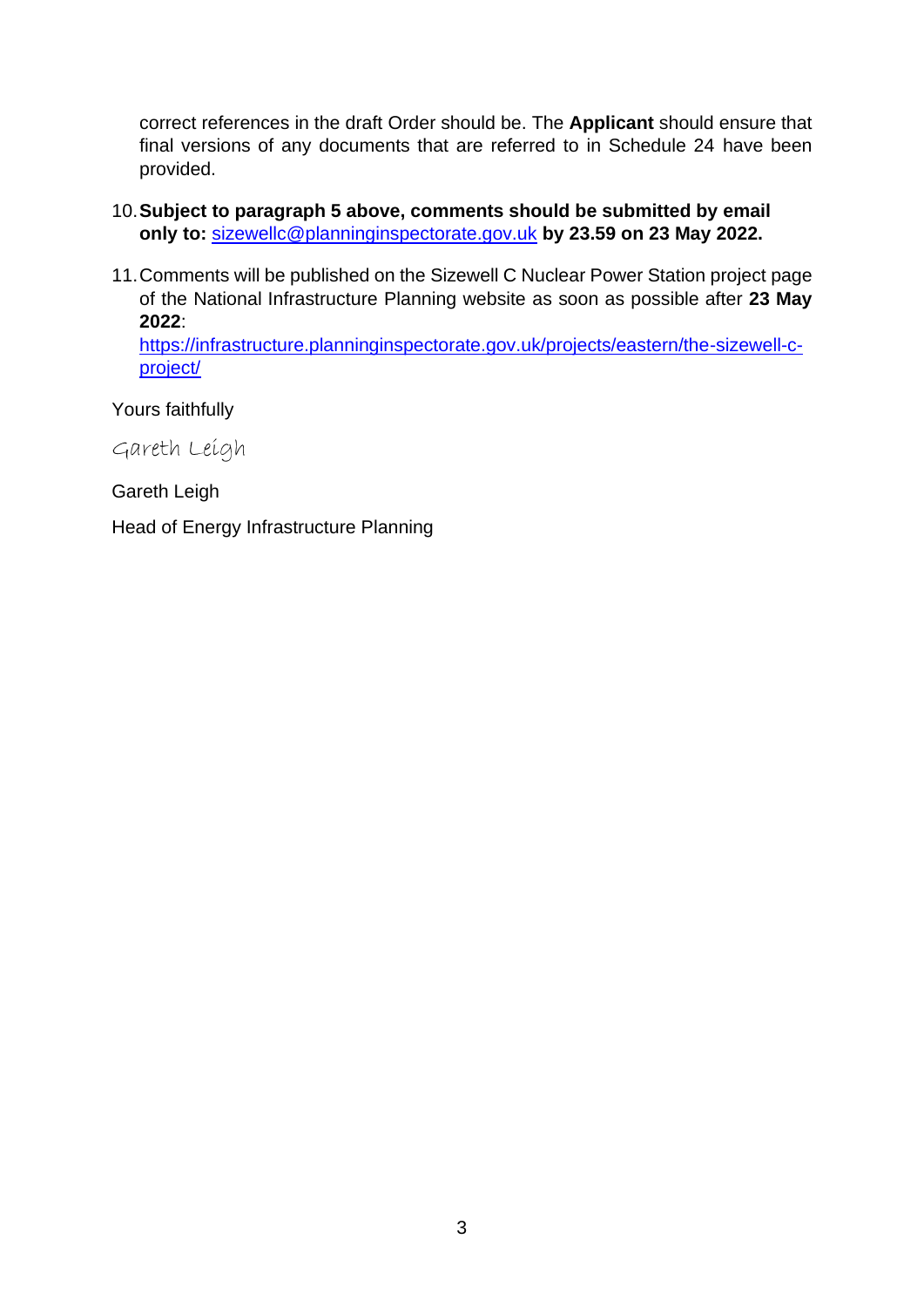# **ANNEX A**

# **Notice to Natural England under section 28I(2) of the Wildlife and Countryside Act 1981 of proposed operations as part of the proposed Sizewell C Nuclear Power Station ("the Proposed Development")**

The Secretary of State provides Natural England with notice of proposed operations likely to damage the flora, fauna or geological or physiographical features by reason of which a site of special scientific interest is of special interest in relation to the proposed Sizewell C Nuclear Power Station ("the Proposed Development") located near Leiston in Suffolk, in accordance with section 28I(2) of the Wildlife and Countryside Act 1981.

The Proposed Development is subject to an application for development consent under the Planning Act 2008 and details of the proposals are available online at [https://infrastructure.planninginspectorate.gov.uk/projects/eastern/the-sizewell-c](https://infrastructure.planninginspectorate.gov.uk/projects/eastern/the-sizewell-c-project/)[project/.](https://infrastructure.planninginspectorate.gov.uk/projects/eastern/the-sizewell-c-project/)

Details of the proposed operations likely to damage the features of a site of special scientific interest are contained in the document *Deadline 10 Submission - 9.10.7 Statement of Common Ground - Natural England* (REP10-097).

In accordance with section 28I(4) of the 1981 Act, the Secretary of State acknowledges that Natural England has 28 days from the date of this notice, to the extent that this has not already been provided, to submit any further advice for the Secretary of State to take into account when taking his decision on whether to grant development consent and if he does decide to do so, what (if any) conditions are to be attached to the development consent.

The Secretary of State received the Examining Authority's Report on the Proposed Development on 25 February 2022. The Secretary of State has until 25 May 2022 to take the decision on whether to grant or refuse development consent for the Proposed Development.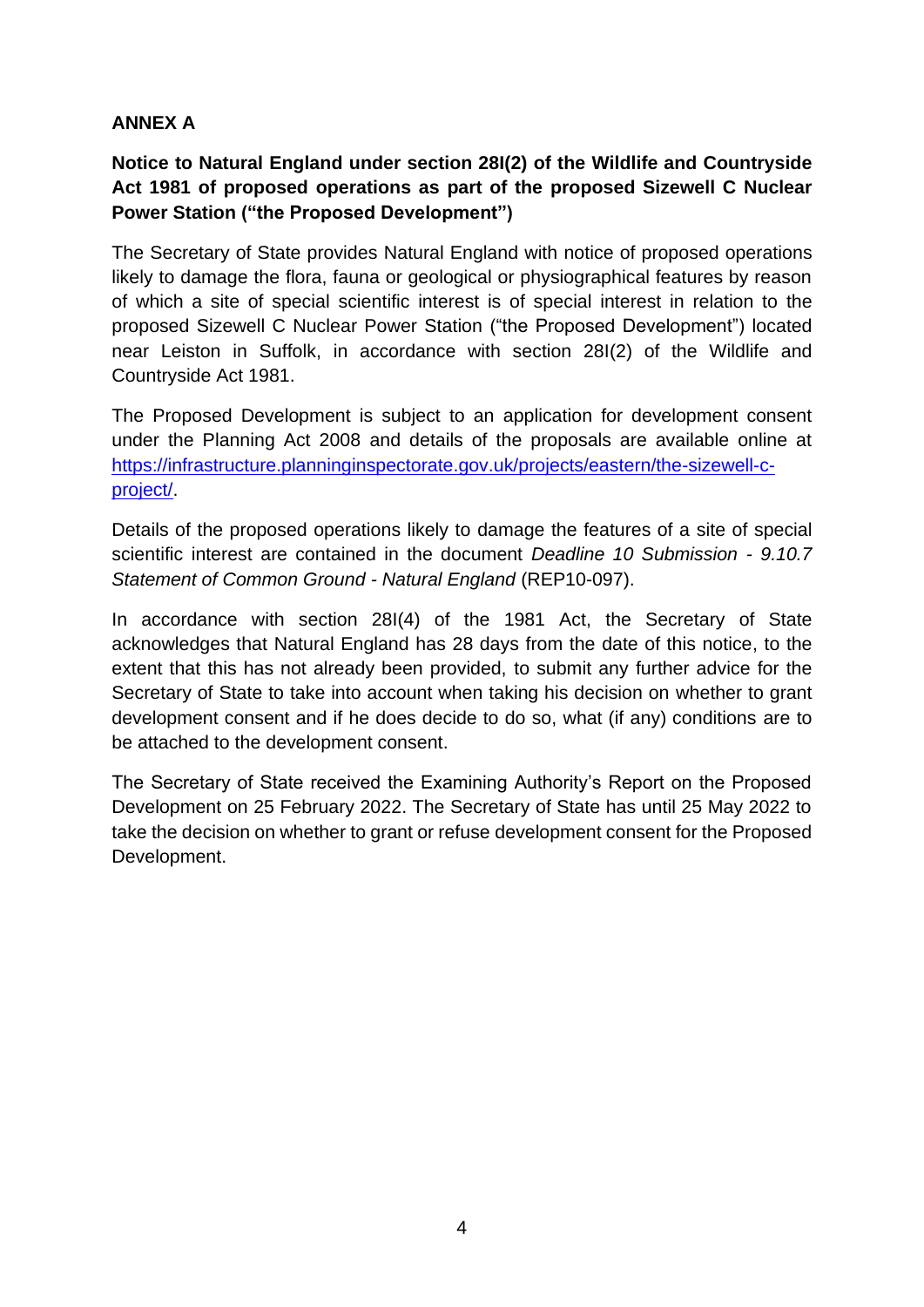# **ANNEX B**

爆

Department for **Business, Energy** & Industrial Strategy

1 Victoria Street London SW1H 0ET

Web: [www.gov.uk/beis](http://www.gov.uk/beis)

To:

Dr Platzer-Schneider Official in Charge Federal Ministry Republic of Austria Stubenbastei 5, 1010 Wien Vienna, Austria

Our Ref: EN010012 Your Ref: 2020-0.439.265

Date: 25 April 2022

Dear Dr Platzer-Schneider,

**Planning Act 2008 and The Infrastructure Planning (Examination Procedure) Rules 2010**

**Application by NNB Generation Company (SZC) Limited ("the Applicant") for an Order granting Development Consent for the proposed Sizewell C Nuclear Power Station ("the proposed Development")**

I write in relation to the above proposed Development.

The examination stage of the development consent process has come to a close and the Secretary of State has now received the Examining Authority's report. The Secretary of State must now consider whether development consent should be granted.

Upon receipt of the Examining Authority's report, the Secretary of State has asked the Office of Nuclear Regulation and the Applicant for their final response to the questions you have raised. These responses are attached at Annex A and Annex B, and are also available online at:

[https://infrastructure.planninginspectorate.gov.uk/wp](https://infrastructure.planninginspectorate.gov.uk/wp-content/ipc/uploads/projects/EN010012/EN010012-010763-Office%20for%20Nuclear%20Regulation%20-%208%20April%202022.pdf)[content/ipc/uploads/projects/EN010012/EN010012-010763-](https://infrastructure.planninginspectorate.gov.uk/wp-content/ipc/uploads/projects/EN010012/EN010012-010763-Office%20for%20Nuclear%20Regulation%20-%208%20April%202022.pdf) [Office%20for%20Nuclear%20Regulation%20-%208%20April%202022.pdf](https://infrastructure.planninginspectorate.gov.uk/wp-content/ipc/uploads/projects/EN010012/EN010012-010763-Office%20for%20Nuclear%20Regulation%20-%208%20April%202022.pdf)

[https://infrastructure.planninginspectorate.gov.uk/wp](https://infrastructure.planninginspectorate.gov.uk/wp-content/ipc/uploads/projects/EN010012/EN010012-010782-SZC%20-%20Main%20Report.pdf)[content/ipc/uploads/projects/EN010012/EN010012-010782-SZC%20-](https://infrastructure.planninginspectorate.gov.uk/wp-content/ipc/uploads/projects/EN010012/EN010012-010782-SZC%20-%20Main%20Report.pdf) [%20Main%20Report.pdf](https://infrastructure.planninginspectorate.gov.uk/wp-content/ipc/uploads/projects/EN010012/EN010012-010782-SZC%20-%20Main%20Report.pdf)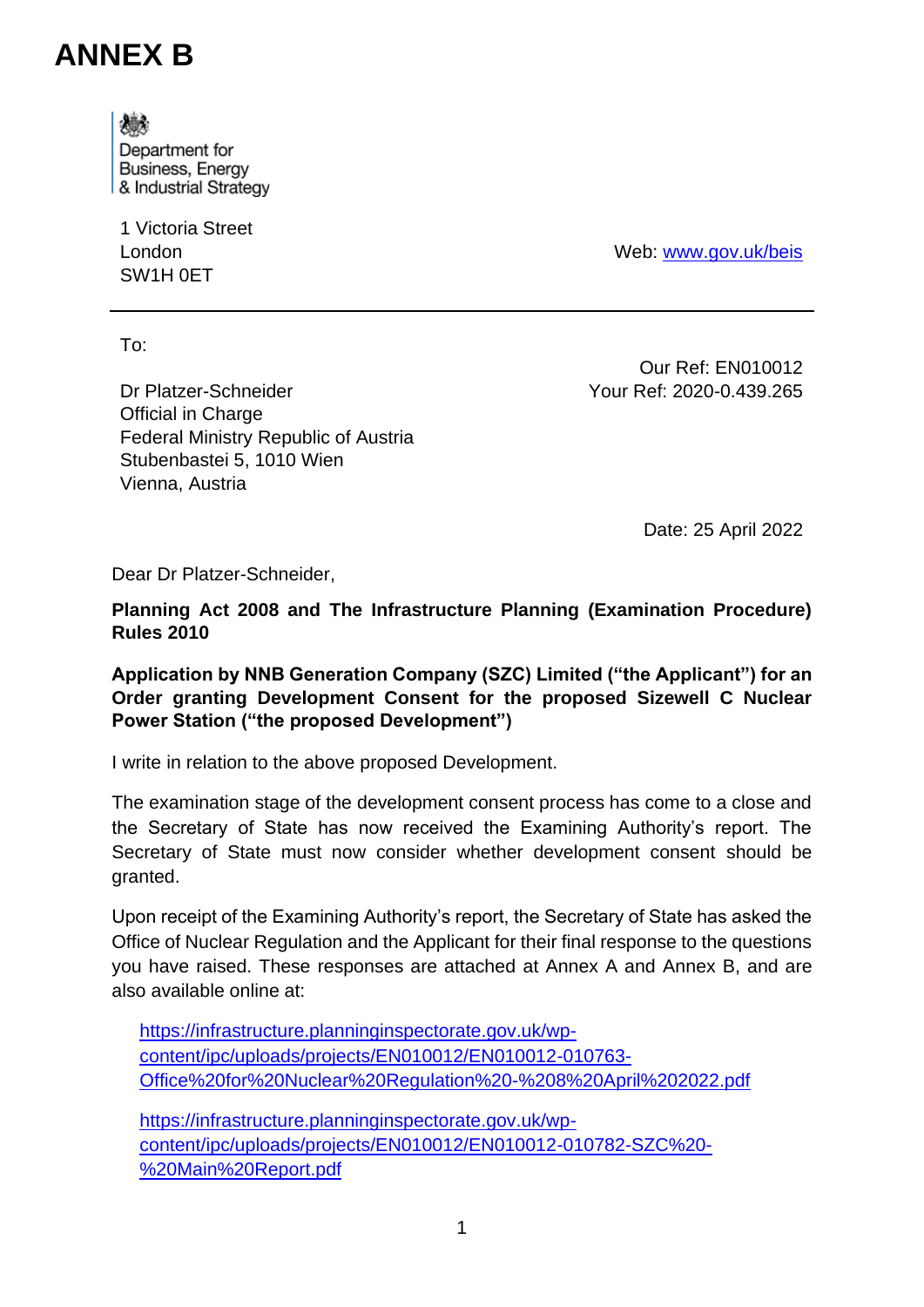The Secretary of State would be grateful for any final expert statement or further comments from the Government of Austria by **23 May 2022**. He will then be considering all of the issues in relation to this project and will make his final decision as to whether development consent should be granted.

## **Your response should be submitted by email only to:** [beiseip@beis.gov.uk](mailto:beiseip@beis.gov.uk) **by 23.59 on 23 May 2022.**

Your response will be published on the Sizewell C Nuclear Power Station project page of the National Infrastructure Planning website as soon as possible after **23 May 2022**: [https://infrastructure.planninginspectorate.gov.uk/projects/eastern/the-sizewell-c](https://infrastructure.planninginspectorate.gov.uk/projects/eastern/the-sizewell-c-project/)[project/](https://infrastructure.planninginspectorate.gov.uk/projects/eastern/the-sizewell-c-project/)

This letter is without prejudice to the Secretary of State's consideration of whether to grant or withhold development consent for the Sizewell C Nuclear Power Station or any part of the project. Nothing in this letter is to be taken to imply what the eventual decision might be or what final conclusions the Secretary of State may reach on any particular issue which is relevant to the determination of the application.

Yours faithfully

Gareth Leigh

Gareth Leigh Head of Energy Infrastructure Planning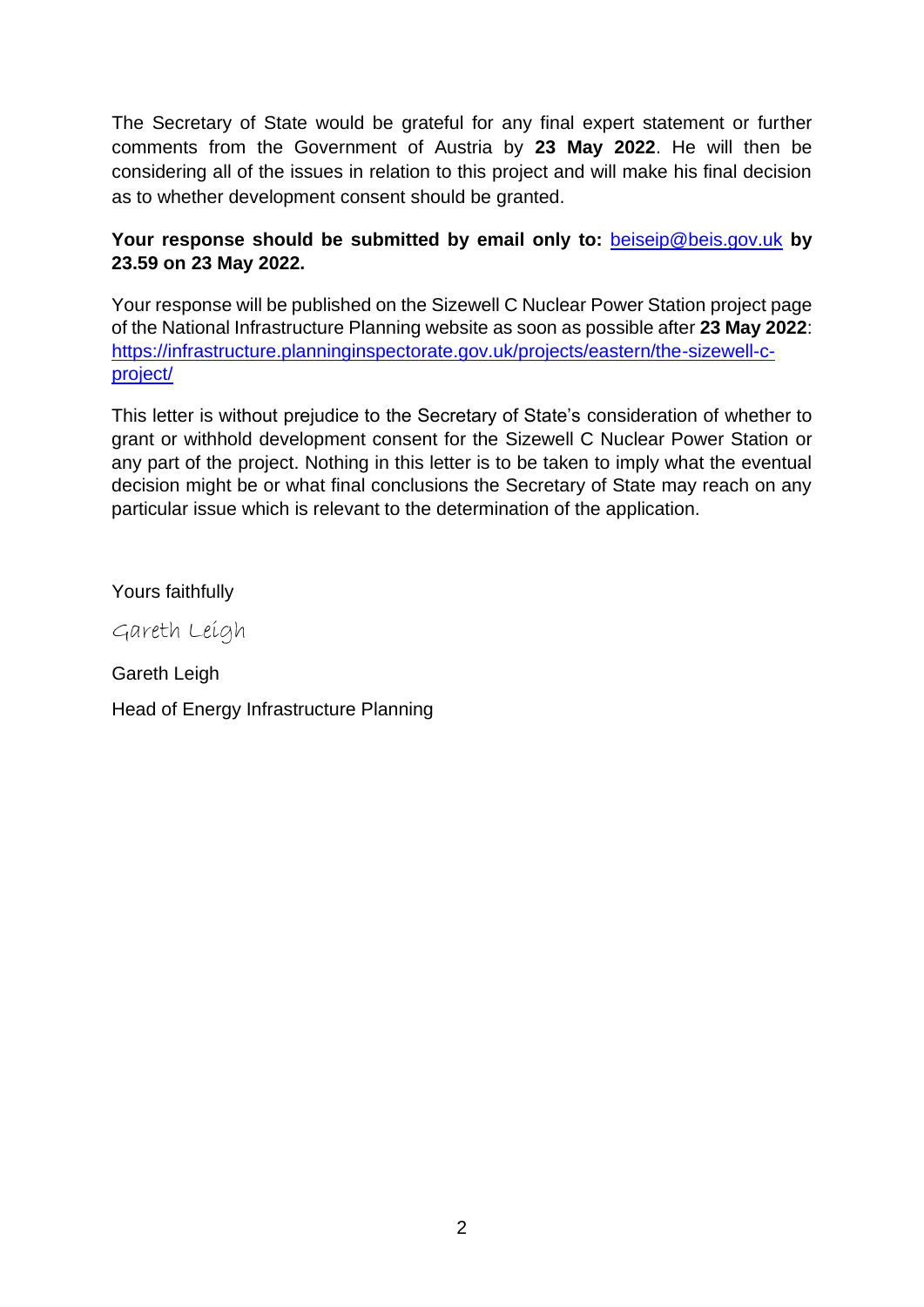

SIZEWELL C CO.'S RESPONSE TO THE SECRETARY OF STATE'S REQUEST FOR FURTHER INFORMATION DATED 18 MARCH 2022

**NOT PROTECTIVELY MARKED**

# 5 QUESTIONS FROM THE GOVERNMENT OF **AUSTRIA**

- 5.1 Introduction
- 5.1.1 This section provides SZC Co.'s response to the questions raised in chapter 8 of the ESPOO Convention Response from the Austrian Government of 17 September 2020: [EN010012-003106-EN010012 Regulation 32 -](https://infrastructure.planninginspectorate.gov.uk/wp-content/ipc/uploads/projects/EN010012/EN010012-003106-EN010012%20Regulation%2032%20-%20Consultation%20response%20from%20Austria.pdf) [Consultation response from Austria.pdf \(planninginspectorate.gov.uk\).](https://infrastructure.planninginspectorate.gov.uk/wp-content/ipc/uploads/projects/EN010012/EN010012-003106-EN010012%20Regulation%2032%20-%20Consultation%20response%20from%20Austria.pdf)
- 5.1.2 Since the submission of the Sizewell C Development Consent Order (DCO) application in May 2020, the UK Government has formally submitted a General Data Set in relation to the Sizewell C Project to the European Commission under Article 37 of the Euratom Treaty.
- 5.1.3 Although the Article 37 process is separate from the ESPOO requirements, which the UK meets through its DCO Examination process, it is noted there are strong areas of overlap, particularly in the assessment of transboundary impacts to member states.
- 5.1.4 In February 2021, a UK delegation, including individuals from the UK Regulators, UK Government and SZC Co. provided evidence which was assessed in an Oral Hearing by a Panel of Member State Experts under Article 37. This included individuals from the Austrian Government (G Mraz - who co-authored the "Sizewell C Environmental Impact Assessment" from the Austrian Government included in the 17 September 2020 response and C Katzlberger).
- 5.1.5 On 3 June 2021 the UK received a positive opinion from the European Commission under Article 37 concluding *"that the implementation of the plan for the disposal of radioactive waste in whatever form, arising from the two EPR reactors on the Sizewell C nuclear power station site located in the Suffolk Coast, United Kingdom, both in normal operation and in the event of accidents of the type and associated magnitudes of unplanned release of radioactive effluents, as considered in the General Data, is not liable to result in radioactive contamination, significant from the point of view of health, of the water, soil or airspace of a Member State, in respect of the provisions laid down in the Basic Safety Standards (Directive 2013/59/Euratom)."* - EUR-Lex - 32021A0610(01) - EN - EUR-Lex
- 5.1.6 The Article 37 submission and the associated Oral Hearing provided answers to a number of the questions raised by the Austrian Government under ESPOO, however for completeness responses are provided below.

NNB Generation Company (SZC) Limited. Registered in England and Wales. Registered No. 6937084. Registered office: 90 Whitfield Street, London W1T 4EZ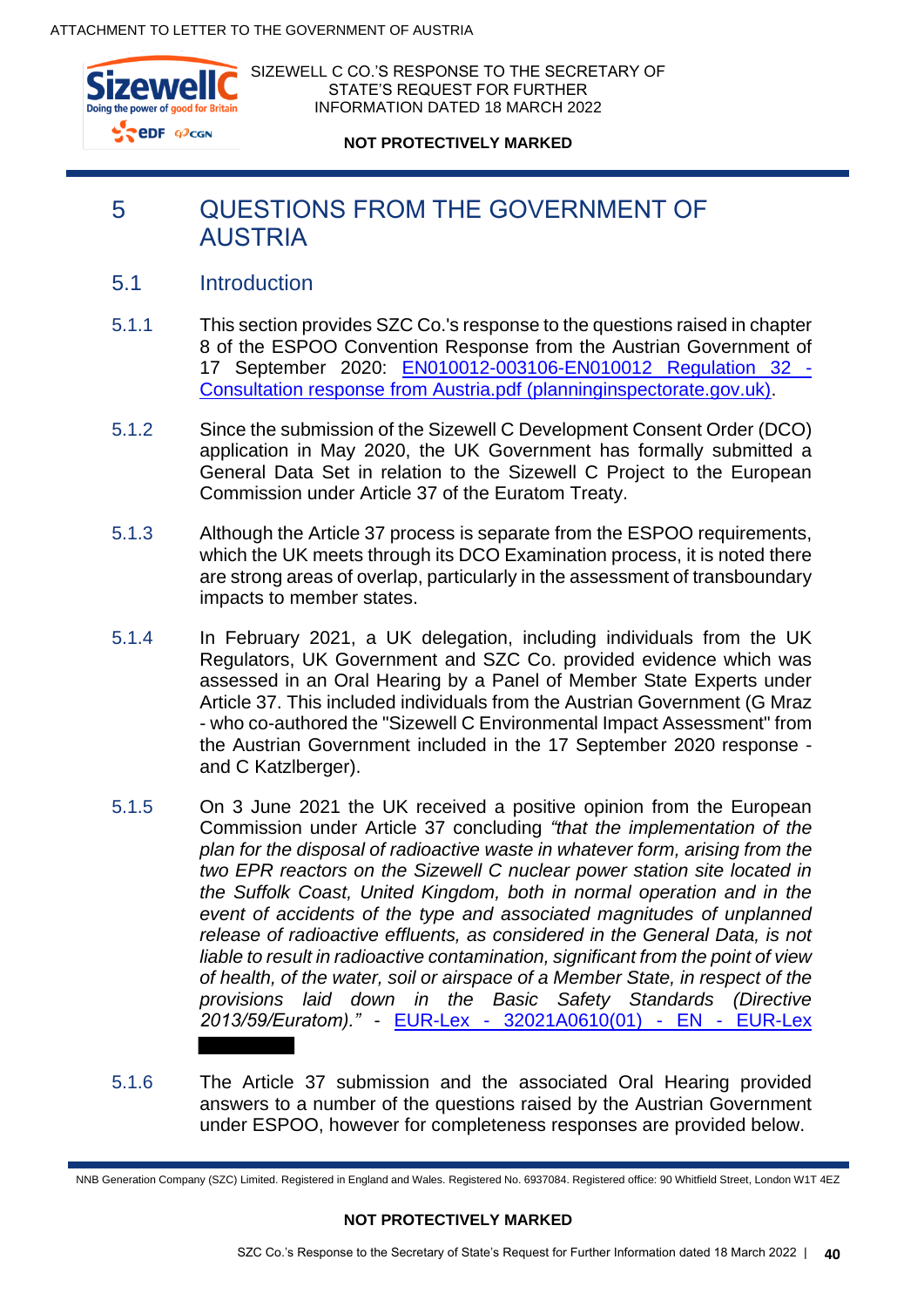

### 5.2 Response to 8.1: Spent fuel and radioactive waste

- a) Question 1 What is the timetable of the planned dry interim storage for spent fuel?
- 5.2.1 Volume 2, Chapter 7 of the ES (Spent Fuel and Radioactive Waste Management) [\[APP-192\]](https://infrastructure.planninginspectorate.gov.uk/wp-content/ipc/uploads/projects/EN010012/EN010012-001812-SZC_Bk6_ES_V2_Ch7_Spent_Fuel_and_Radioactive_Waste_Management.pdf) presents an overview of the proposed arrangements for the management of radioactive wastes and spent fuel arising during operation of Sizewell C.
- 5.2.2 This sets out (paragraph 7.7.79-7.7.80) [\[APP-192\]](https://infrastructure.planninginspectorate.gov.uk/wp-content/ipc/uploads/projects/EN010012/EN010012-001812-SZC_Bk6_ES_V2_Ch7_Spent_Fuel_and_Radioactive_Waste_Management.pdf#page=42) that:

*"7.7.79 At each UK EPRTM unit at Sizewell C, fuel assemblies removed from the reactor would be cooled underwater in an on-site reactor fuel pool for up to 10 years …* 

*7.7.80 Following this initial storage period in the on-site reactor fuel pool, the spent fuel assemblies would be prepared for transfer to the separate on-site [interim spent fuel store ] ISFS, where they would be safely stored until a Geological Disposal Facility is available for transfer, and the spent fuel is suitable for final disposal."* 

5.2.3 Paragraph 7.7.81 [\[APP-192\]](https://infrastructure.planninginspectorate.gov.uk/wp-content/ipc/uploads/projects/EN010012/EN010012-001812-SZC_Bk6_ES_V2_Ch7_Spent_Fuel_and_Radioactive_Waste_Management.pdf#page=42) goes on to explain that:

*"7.7.81 Therefore the Interim Spent Fuel Store (ISFS) would provide storage for spent fuel from the Sizewell C UK EPR™ reactor units from around 10 years after the start-up of Unit 1 until the spent fuel is transferred off-site for disposal at the Geological Disposal Facility. The ISFS would be designed such that it can store spent fuel for up to 120<sup>9</sup> years. This would allow interim storage to be maintained until a Geological Disposal Facility, or an alternative disposal/management route, has been established and the heat levels within the fuel are at levels that permit its disposal."*

5.2.4 As set out in paragraph 7.7.85 [\[APP-192\]](https://infrastructure.planninginspectorate.gov.uk/wp-content/ipc/uploads/projects/EN010012/EN010012-001812-SZC_Bk6_ES_V2_Ch7_Spent_Fuel_and_Radioactive_Waste_Management.pdf#page=43):

*"The design and operation of the facility would be required to be compliant with the Nuclear Site Licences, and Radioactive Substances Regulations environmental permit with regard to the safety of workers, public and* 

<sup>&</sup>lt;sup>9</sup> Note that the design life is 100 years with capability to extend to 120 years plus if required.

NNB Generation Company (SZC) Limited. Registered in England and Wales. Registered No. 6937084. Registered office: 90 Whitfield Street, London W1T 4EZ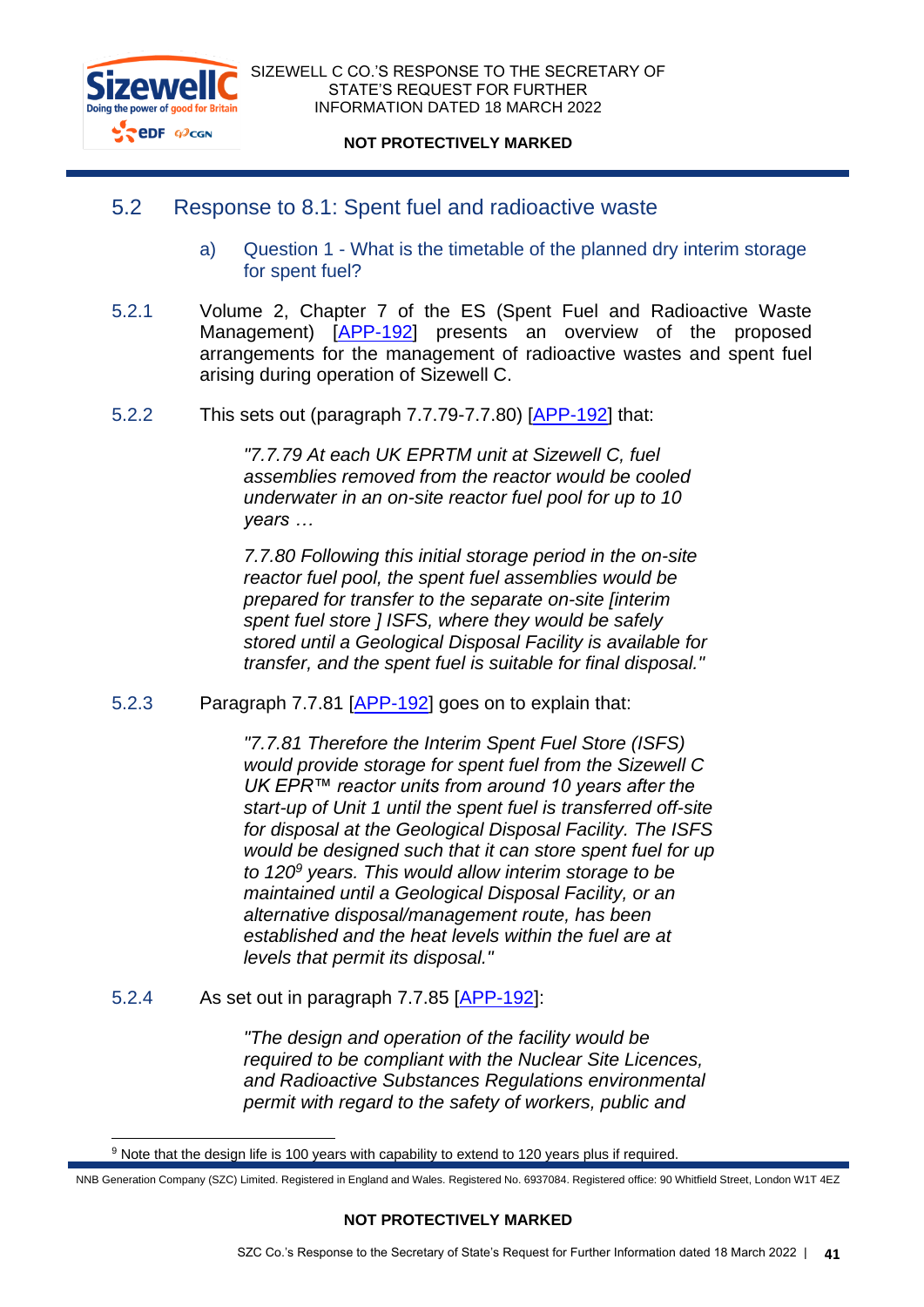

SIZEWELL C CO.'S RESPONSE TO THE SECRETARY OF STATE'S REQUEST FOR FURTHER INFORMATION DATED 18 MARCH 2022

#### **NOT PROTECTIVELY MARKED**

*the impact on the environment. The facility would be designed, constructed and operated to comply with the Ionising Radiation Regulations 2017, ensuring doses to workers and the public would be minimised as far as reasonably practicable."*

b) Question 2 - What is the status of the geological repository for spent fuel and HLW [high level waste]?

### 5.2.5 As set out in **Table 4.28** (Radiological Considerations) of the **Relevant Representations Report** [\[REP1-013\]](https://infrastructure.planninginspectorate.gov.uk/wp-content/ipc/uploads/projects/EN010012/EN010012-003958-Sizewell%20C%20Project%20-%20Comments%20on%20Relevant%20Representations%20(RRs).pdf#page=216):

*"UK Government Policy is for the UK's Higher Activity Radioactive Waste (Intermediate Level Waste and High Level Waste) and Spent Fuel to be disposed of via a UK Geological Disposal Facility. The delivery of this facility is managed by Radioactive Waste Management Limited, a subsidiary of the Nuclear Decommissioning Authority."*

5.2.6 **Volume 2, Chapter 7** of the **ES** (Spent Fuel and Radioactive Waste Management) [\[APP-192\]](https://infrastructure.planninginspectorate.gov.uk/wp-content/ipc/uploads/projects/EN010012/EN010012-001812-SZC_Bk6_ES_V2_Ch7_Spent_Fuel_and_Radioactive_Waste_Management.pdf#page=46) paragraph 7.7.91 notes:

> *"With regard to the availability of a Geological Disposal Facility, Radioactive Waste Management Ltd have published their plans for the scheduling and implementation of the Geological Disposal Facility<sup>10</sup>."*

- 5.2.7 Since the DCO application was submitted, Radioactive Waste Management Ltd. has become part of "Nuclear Waste Services Limited"<sup>11</sup> and three potential sites for the geological disposal facility have been identified, with local working groups set up.
	- c) 8.1 Question 3 How can the safe storage of spent fuel be ensured in case the interim storage and final disposal will not be available in time?
- 5.2.8 As set out in **Volume 2, Chapter 7** of the **ES** (Spent Fuel and Radioactive Waste Management) [\[APP-192\]](https://infrastructure.planninginspectorate.gov.uk/wp-content/ipc/uploads/projects/EN010012/EN010012-001812-SZC_Bk6_ES_V2_Ch7_Spent_Fuel_and_Radioactive_Waste_Management.pdf), the UK regulatory permissions regime for nuclear power stations defines precise regulatory requirements and expectations for the management of spent fuel and radioactive waste. Details on the legislation, policy and guidance which apply to ensure safe

<sup>10</sup>

[https://assets.publishing.service.gov.uk/government/uploads/system/uploads/attachment\\_data/file/766643/Implementing\\_Geolo](https://assets.publishing.service.gov.uk/government/uploads/system/uploads/attachment_data/file/766643/Implementing_Geological_Disposal_-_Working_with_Communities.pdf) [gical\\_Disposal\\_-\\_Working\\_with\\_Communities.pdf](https://assets.publishing.service.gov.uk/government/uploads/system/uploads/attachment_data/file/766643/Implementing_Geological_Disposal_-_Working_with_Communities.pdf)

<sup>11</sup> [Nuclear Waste Services launches -](https://www.gov.uk/government/news/nuclear-waste-services-launches) GOV.UK (www.gov.uk)

NNB Generation Company (SZC) Limited. Registered in England and Wales. Registered No. 6937084. Registered office: 90 Whitfield Street, London W1T 4EZ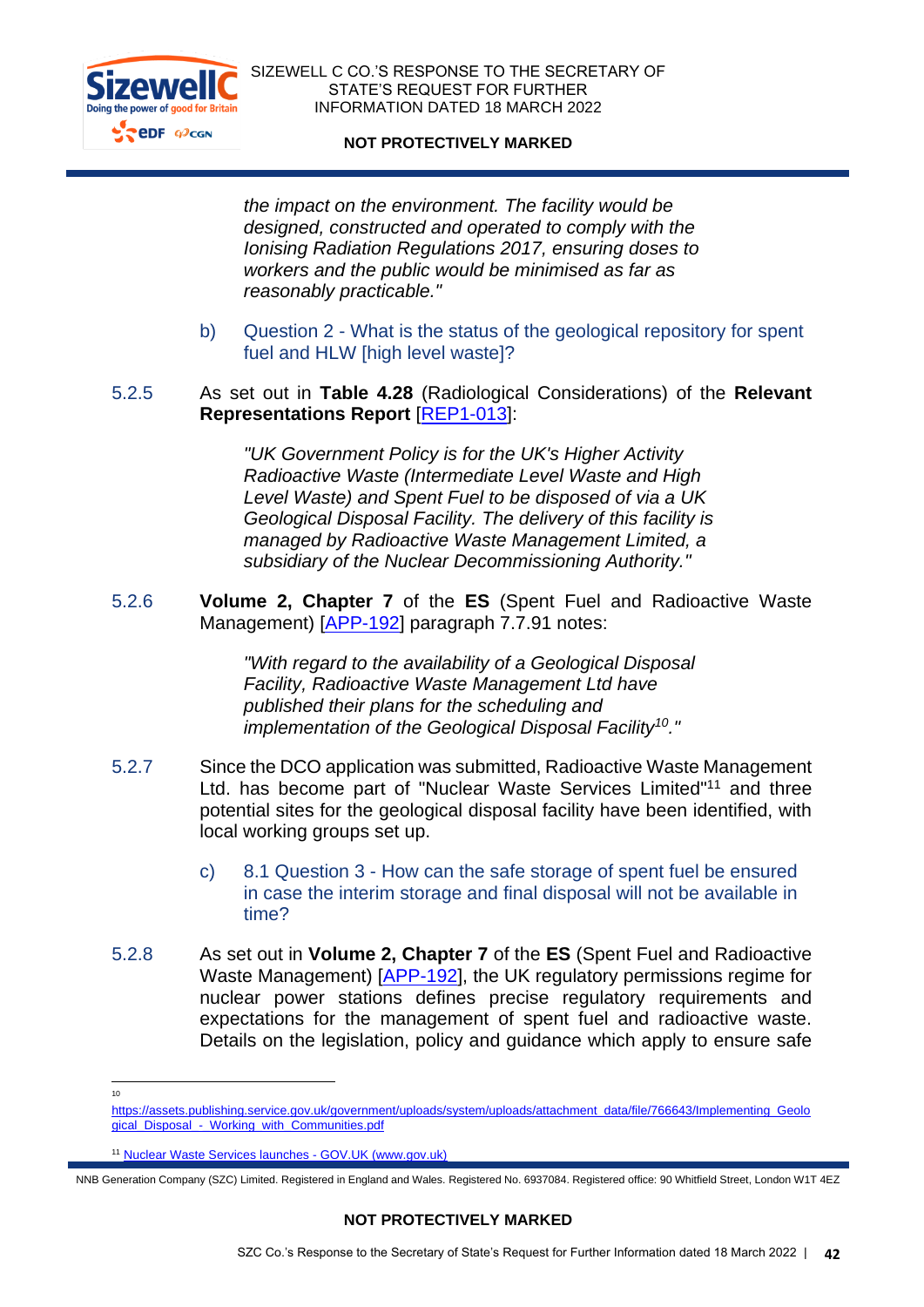

storage are set out in **section 7.2** Legislation, policy and guidance, with further details on management of spent fuel set out in **section 7.7 d)**.

- 5.2.9 In line with the UK regulatory requirements, the facility would be subject to periodic safety reviews to ensure the safety case for its operation remains valid and that any shortfalls from the modern standards are identified and addressed.
- 5.2.10 As set out in **Table 4.28** (Radiological Considerations) of the **Relevant Representations Report** [\[REP1-013\]](https://infrastructure.planninginspectorate.gov.uk/wp-content/ipc/uploads/projects/EN010012/EN010012-003958-Sizewell%20C%20Project%20-%20Comments%20on%20Relevant%20Representations%20(RRs).pdf#page=216), if the ISFS is required for longer than the currently proposed design life:

*"…. Given the relatively simple design of these facilities, they would be capable of extension beyond this period, if necessary, subject to any required refurbishment and or replacement of equipment".*

- d) Question 4 Is it planned to use copper for the spent fuel canisters, and if yes, how will the copper corrosion problem be solved?
- 5.2.11 For Sizewell C, fuel assemblies removed from the reactor would be cooled underwater in the fuel building fuel pool for around 10 years during operation; and 3 years at end of generation.
- 5.2.12 The spent fuel would then undergo treatment (drying) and be loaded into a multi-purpose canister (MPC) which will be sealed and is capable of passively cooling the contained spent fuel with no external support. Loaded and sealed MPCs would be transported from the fuel building along the haul route to the Interim Spent Fuel Storage (ISFS) facility, where they would be stored.
- 5.2.13 The spent fuel would remain here until disposal at the UK Geological Disposal Facility is available. The intended design life for the ISFS facility is for storage of spent fuel for 100 years, but with the potential to extend to 120 years+ after end of generation.
- 5.2.14 When operational the ISFS facility will contain stored MPCs in HI-Storm containers. Throughout the operational life of this facility, an inspection and monitoring regime is expected to be implemented to ensure that fuel is safely stored (inspection and monitoring is a legal requirement under nuclear site licence condition (LC) 28). Prior to the spent fuel being transferred to the Geological Disposal Facility, the fuel will be required to be repackaged and encapsulated into compliant containers suitable for disposal.

NNB Generation Company (SZC) Limited. Registered in England and Wales. Registered No. 6937084. Registered office: 90 Whitfield Street, London W1T 4EZ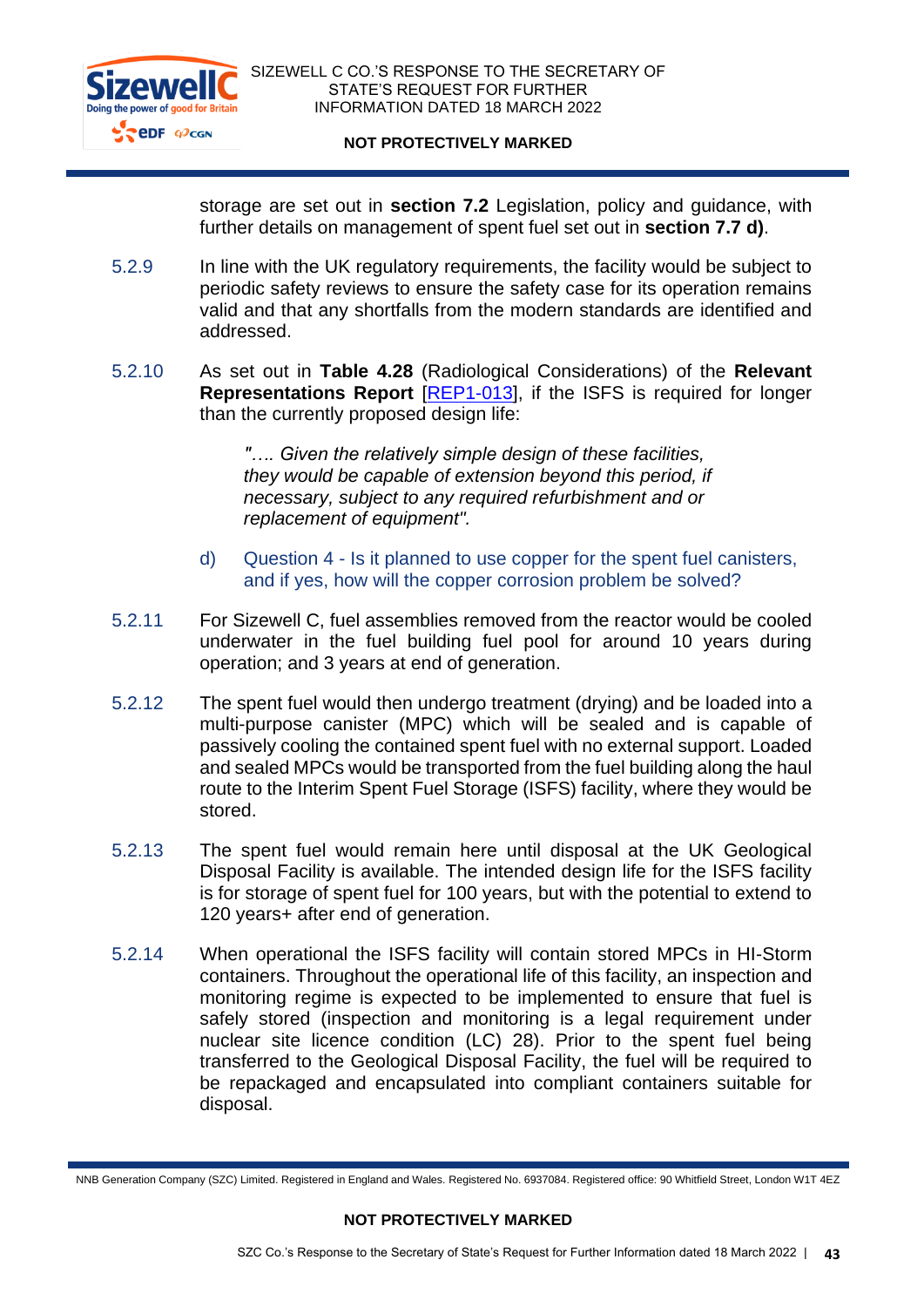

5.2.15 Dry storage of spent fuel has been used widely and previously licensed in the UK and internationally. The MPC and HI-Storm are constructed of a Neutron Absorber, Concrete and Stainless Steel and as such are not copper based. Details of the final disposal container will be confirmed closer to transport to the Geological Disposal Facility and will be subject to regulatory assessment.

### 5.3 Response to 8.2: Reactor type

- a) Question 1 Which of the assessment findings of the ONR´s GDA step 4 assessment of Severe Accidents for the UK EPR™ have already been solved? How were they solved and if not, when is a solution expected for those?
- 5.3.1 SZC Co. has undertaken an impact assessment of all 716 assessment findings raised by Office for Nuclear Regulation (ONR) during the EPR Generic Design Assessment (GDA), including the 26 related to Severe Accidents. This assessment was to determine whether the way these were addressed for the Hinkley Point C UK EPR remains applicable for Sizewell  $C_{\cdot}$
- 5.3.2 The conclusion from this assessment was that no new or additional work was required in relation to Severe Accident assessment findings, i.e. that the plan for resolution of the assessment findings could be replicated for the Sizewell C project. The solutions to these assessment findings are based around changes to the UK EPR design or requirements added to operational or manufacturing documentation. All of these changes are being adopted (replicated) for Sizewell C.
	- b) Question 2 Does the UK EPR™ correspond to the EPR in Finland and/or France? If not, where does the design deviate?
- 5.3.3 The reference design plant for the UK  $EPR^{TM}$ , including the design that was subjected to the GDA by the UK nuclear regulators, is the Flamanville 3 plant in France.
- 5.3.4 As a result of the GDA outcomes, there were a number of modifications made to the UK EPRTM design, relative to the original Flamanville 3 design, taking on board site specific considerations and to bring it into line with UK Regulatory Expectations.
- 5.3.5 Additionally, improvements made to the Flamanville 3 design throughout its design, construction and commissioning phases have continued to be provided by EDF SA and screened for applicability for the UK EPRTM design.

NNB Generation Company (SZC) Limited. Registered in England and Wales. Registered No. 6937084. Registered office: 90 Whitfield Street, London W1T 4EZ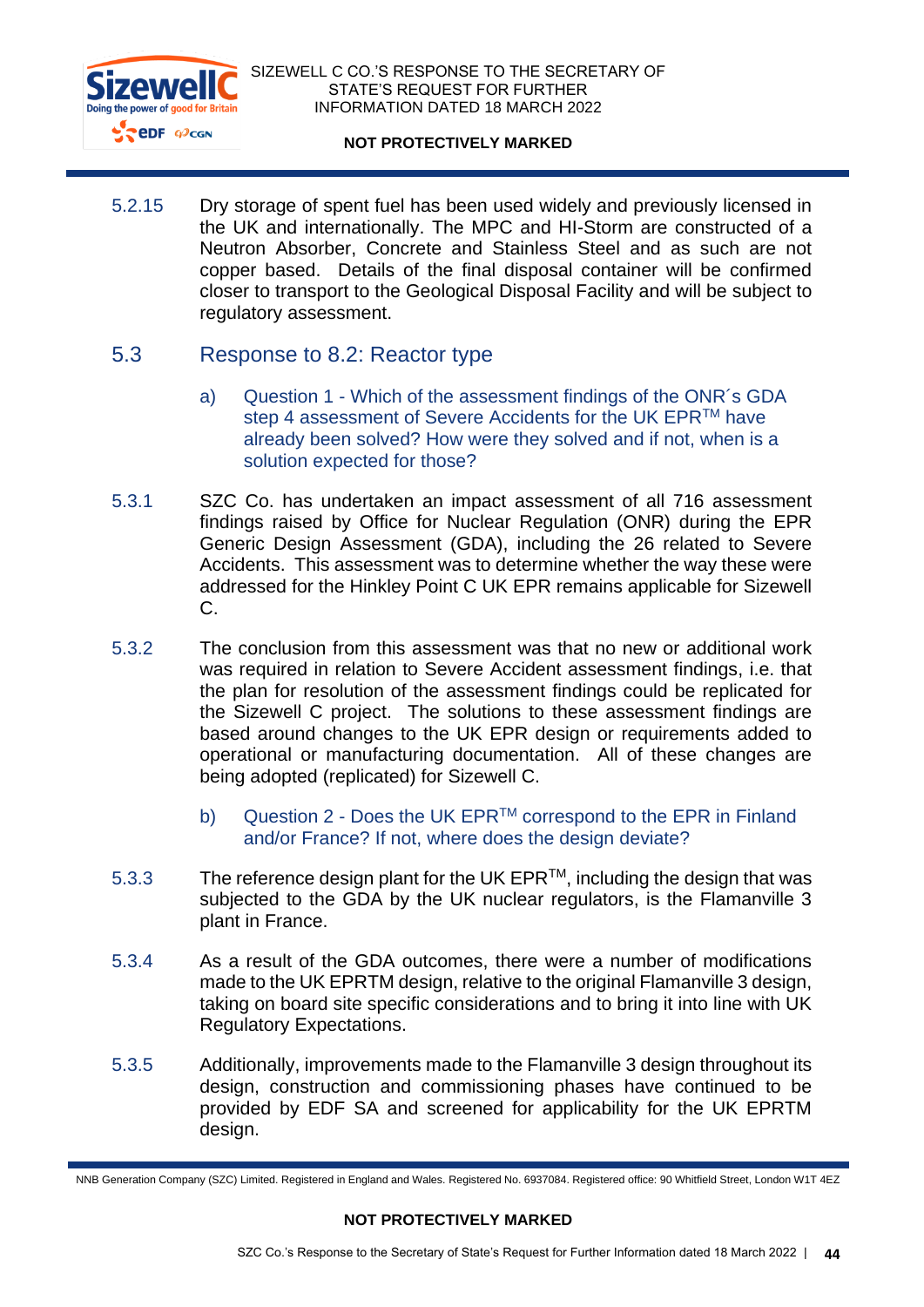

5.3.6 These have initially been implemented in the Hinkley Point C design and will be replicated for Sizewell C. The design of the UK EPR™ for Hinkley Point C and Sizewell C is described in the Hinkley Point C Pre-Construction Safety Report (PCSR3), which is available on EDF's website<sup>12</sup>.

## 5.4 Response to 8.3: Accident analysis

- a) Question 1 When will be evaluated whether the UK EPR $^{TM}$  meets the safety goal of practical elimination of accident sequences leading to large or early releases of radioactive substances according to the approach of WENRA 2019? What could be the consequences for the Sizewell C Project if SZC Co. fails to meet this important safety objective for European NPPs?
- 5.4.1 The UK EPR<sup>™</sup> design being built at Hinkley Point C has been assessed against the NNB GenCo Nuclear Safety Design Assessment Principles ("the principles"), developed by NNB GenCo to meet UK and worldwide regulatory requirements. These incorporate advice from ONR, International Atomic Energy Industry (IAEA) standards, Western European Nuclear Regulators Association (WENRA) and other sources where relevant. The current version of the principles references WENRA guidance from 2010.
- 5.4.2 The Sizewell C design will also be assessed against the principles although, since the design of the nuclear island is identical in both designs, no difference is expected from the assessment. Of note, the principles state:

*"Adequate safety measures should be implemented to mitigate severe accidents, including:*

*Demonstrating that severe accidents which lead to large early releases due to containment failure are practically eliminated;* 

*Demonstrating that the consequences of a degraded core can be mitigated to reach a Severe Accident Safe State indefinitely."*

5.4.3 Also:

*"The significant phenomena involved in a severe accident shall be identified and analysed. Highly energetic phenomena which have the potential to breach* 

NNB Generation Company (SZC) Limited. Registered in England and Wales. Registered No. 6937084. Registered office: 90 Whitfield Street, London W1T 4EZ

<sup>&</sup>lt;sup>12</sup> Gas & Electricity Suppliers for Home & Business | EDF (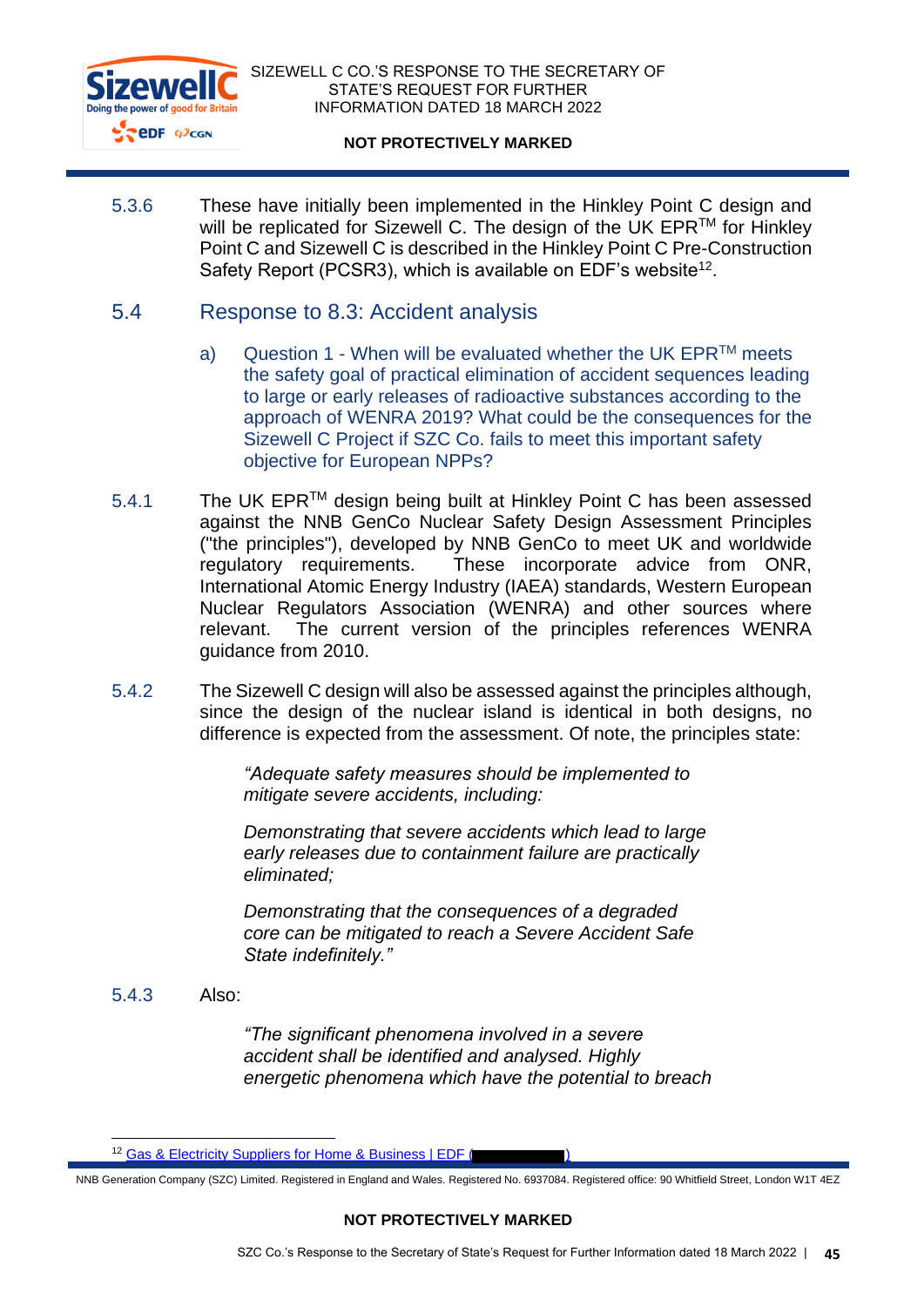

*the containment early in the sequence, leading to large early releases, shall be practically eliminated."*

- 5.4.4 The assessment of the UK EPRTM design for Hinkley Point C design against these principles has shown the design to be compliant and all probabilistic targets met, with risks reduced as low as reasonably practicable (ALARP).
- 5.4.5 The safety case has been assessed by ONR, using their own Safety Assessment Principles, and also judged acceptable against their deterministic and probabilistic criteria for design basis and severe accidents, with risks that are reduced ALARP. Replication will ensure this conclusion is also applicable for Sizewell C.
- 5.4.6 Both SZC Co. and ONR routinely review new guidance from organisations such as WENRA. The next update to the NNB GenCo Nuclear Safety Design Assessment Principles will take cognisance of any new information in the WENRA 2019 guidance. However, it is considered that the NNB GenCo Nuclear Safety Design Assessment Principles and ONR Safety Assessment Principles are already very robust standards. The Sizewell C design already meets, and generally exceeds, the expectations in these standards and as such it is unlikely the review against the latest WENRA 2019 guidance will result in an impact to Sizewell C.
	- b) Question 2 Is it planned to review whether the UK EPR $^{TM}$  design meets the recent European safety standards/requirements by WENRA?
- 5.4.7 See response to 8.3 Q1 above.
	- c) Question 3 According to WENRA (2019), all WENRA countries apply the notion of practical elimination to types I and II; some countries also apply it to type III. For which types of scenarios should the concept of practical elimination be applied in the UK?
- 5.4.8 The NNB GenCo Nuclear Safety Design Assessment Principles specifically outline scenarios equivalent to Types I and II. However, it should be noted that the UK EPRTM design has extensive additional provisions to protect against Severe Accident scenarios, including additional enhancements linked to studies post-Fukushima, such as the ability to use portable pumps and alternative water supplies to provide containment heat removal.
- $5.4.9$  As a result, the UK EPR<sup>TM</sup> design has been demonstrated to not require the installation of a filtered containment vent system in order to maintain containment integrity in a severe accident, although the design retains the option to back-fit this at a later date. Therefore, while Type III practical

NNB Generation Company (SZC) Limited. Registered in England and Wales. Registered No. 6937084. Registered office: 90 Whitfield Street, London W1T 4EZ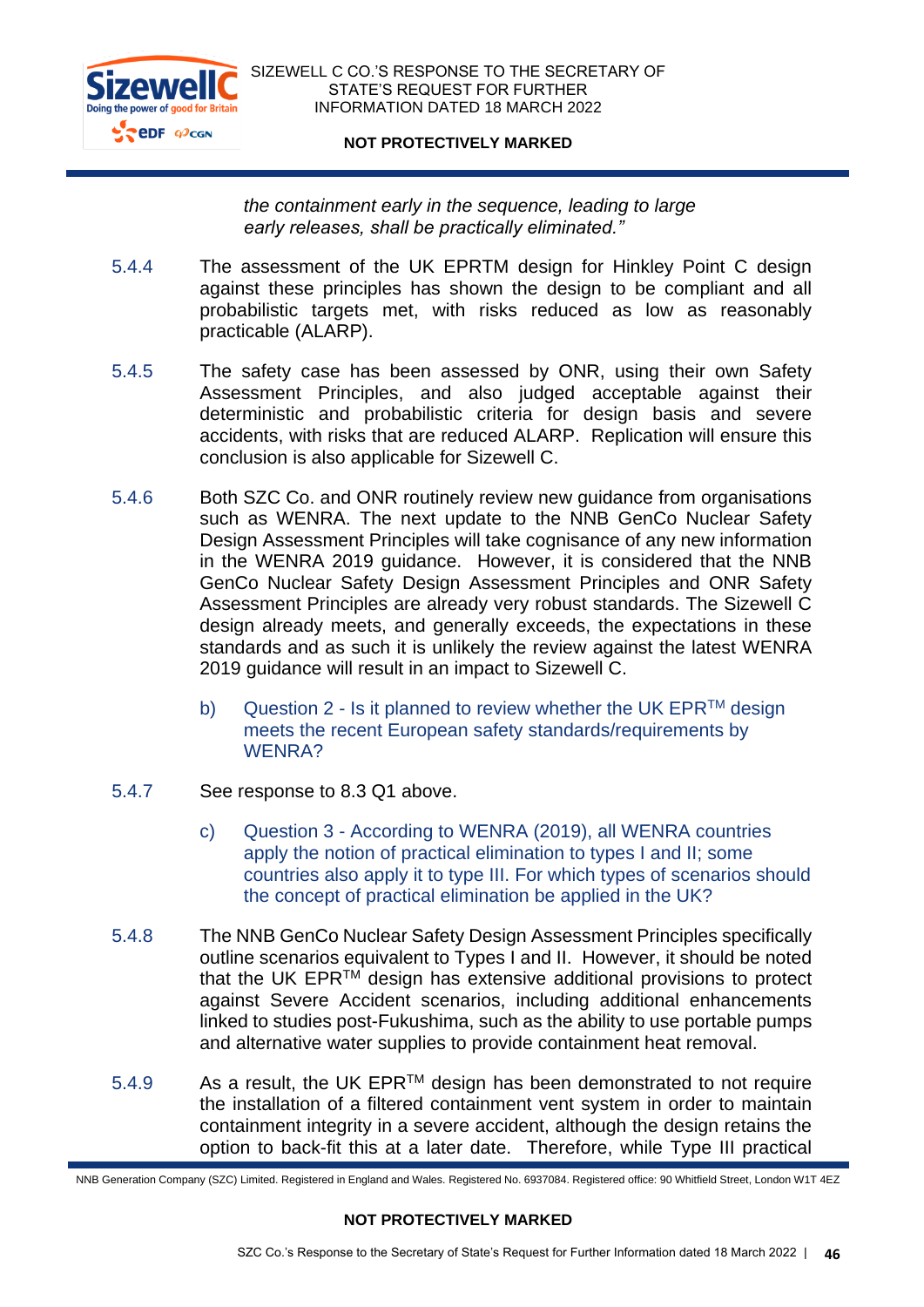

elimination is not specifically required by the NNB GenCo Principles, the UK EPR<sup>™</sup> design already exceeds what is required by the principles.

- d) Question 4 Which of the assessment findings of the ONR´s GDA step 4 assessment of Probabilistic Safety Analysis for the UK EPR™ are solved already? How were they solved and, if no solution has been found yet, when should they be solved?
- 5.4.10 See general comments in relation to severe accidents (8.3 Q1 above).
- 5.4.11 More specifically, this considers 46 assessment findings linked to Probabilistic Safety Analysis (PSA). These findings mainly relate to the need for a plant specific PSA model and for modelling to meet UK regulatory expectations in relation to data and modelling assumptions. Resolution of these assessment findings has been agreed with ONR for Hinkley Point C and they are all replicable for Sizewell C. Indeed, a common PSA model has been developed that will be adopted for Sizewell C.
- 5.4.12 The only areas with regard to PSA that will require work are in relation to some site-specific data elements e.g. the PSA Level 3 model takes account of wind direction, population locations, specific to the site. It is worth noting that, while this will alter the outputs slightly relative to Hinkley Point C, the change will not be significant and will not result in design change. This work is expected as part of the Sizewell C Pre-Construction Safety Report, so in advance of any nuclear safety related construction.
	- e) Question 5 Which recent national and international studies concerning external hazards (flooding risk, seismic hazard, tsunami and climate change) have to be taken into consideration to determine design basis requirements? Which margins against external hazards have to be implemented for the Sizewell C?
- 5.4.13 The Sizewell C site has been subject to full characterisation of all hazards. These characterisation studies have taken full consideration of UK and worldwide best practice and latest available data, have been assessed by ONR and meet all their expectations:
	- For the seismic hazard, this has involved a full Probabilistic Seismic Hazard Assessment (PSHA) to modern standards (SSHAC 2+), involving an extensive geo-technical assessment of the site.
	- In relation to climate change, latest UK government guidance on climate change (UKCP18 – linked to latest IPCC guidance) has been taken into account for the full life of the station (using maximum

NNB Generation Company (SZC) Limited. Registered in England and Wales. Registered No. 6937084. Registered office: 90 Whitfield Street, London W1T 4EZ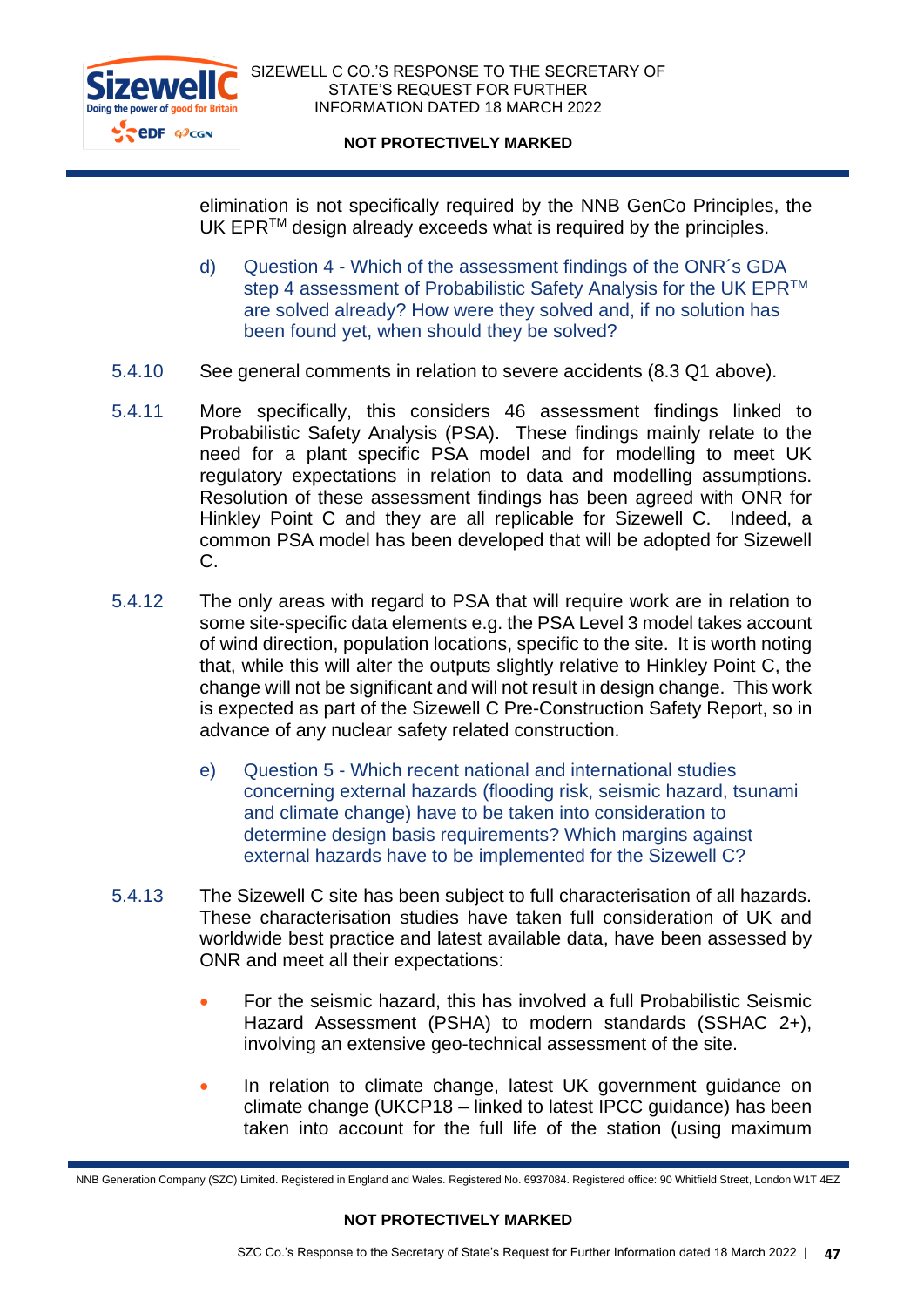

credible projections and sensitivities around maximum possible projections).

- 5.4.14 All natural hazard design bases (including flooding, tsunami and seismic, amongst many others) are conservatively defined in relation to a 1 in 10,000 year return frequency defined at the 84th percentile, in accordance with UK and worldwide best-practice. Beyond design basis studies are performed for levels well beyond these levels and demonstrate the UK EPR design to be robust against beyond design basis hazards.
- 5.5 Response to 8.4: Accidents with involvements of third parties
	- a) Question 1 What are the requirements with respect to the planned NPP design against the deliberate crash of a commercial aircraft?
- 5.5.1 The UK EPRTM design is demonstrated as robust against deliberate crash of commercial aircraft. This is achieved mainly through a reinforced (concrete) containment structure for safety critical parts of the plant. This is combined with physical separation of critical elements that cannot be protected in this manner.
- 5.5.2 Furthermore, the UK EPRTM is designed to be resilient to loss of safety systems through the provision of redundant and diverse safety systems (such as those contained in multiple safeguards buildings). Further detail is security sensitive.
	- b) Question 2 Does the UK EPR™ fulfil those requirements based on the present state of knowledge (not only relying on the data of the supplier but on the assessment of ONR)?
- 5.5.3 Yes. The safety case related to the deliberate crash of aircraft was accepted by ONR for Hinkley Point C. There is no change to the Sizewell C design or in worldwide best practice that would suggest ONR's position would be different for Sizewell C and no concerns have been raised as part of the Nuclear Site Licensing process.

# 5.6 Response to 8.5 Transboundary impacts

5.6.1 No questions were included in this section, but it may be helpful to note that a transboundary dose assessment from unplanned/accidental releases was included as part of Chapter 6 of the Sizewell C Article 37 Submission. This included consideration of a severe accident scenario (DEC-B), based on a core melt accident. A copy of this chapter was provided to the Examination as **Appendix B** to the **Relevant Representations Report**

NNB Generation Company (SZC) Limited. Registered in England and Wales. Registered No. 6937084. Registered office: 90 Whitfield Street, London W1T 4EZ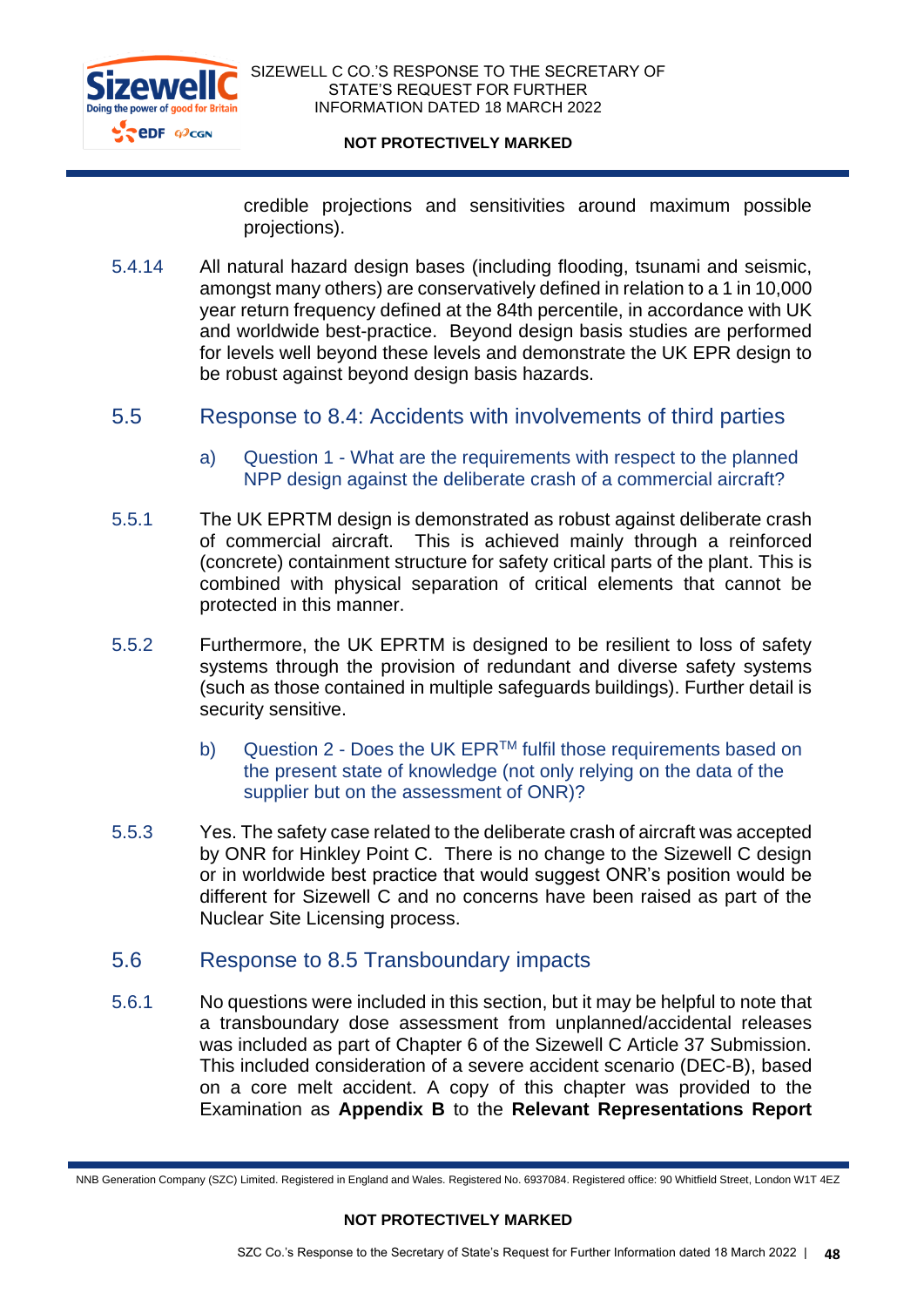

[\[REP1-013\]](https://infrastructure.planninginspectorate.gov.uk/wp-content/ipc/uploads/projects/EN010012/EN010012-003958-Sizewell%20C%20Project%20-%20Comments%20on%20Relevant%20Representations%20(RRs).pdf). An updated copy of this chapter is provided with this response, as **Appendix 6**, following an update during the Article 37 Process.

NNB Generation Company (SZC) Limited. Registered in England and Wales. Registered No. 6937084. Registered office: 90 Whitfield Street, London W1T 4EZ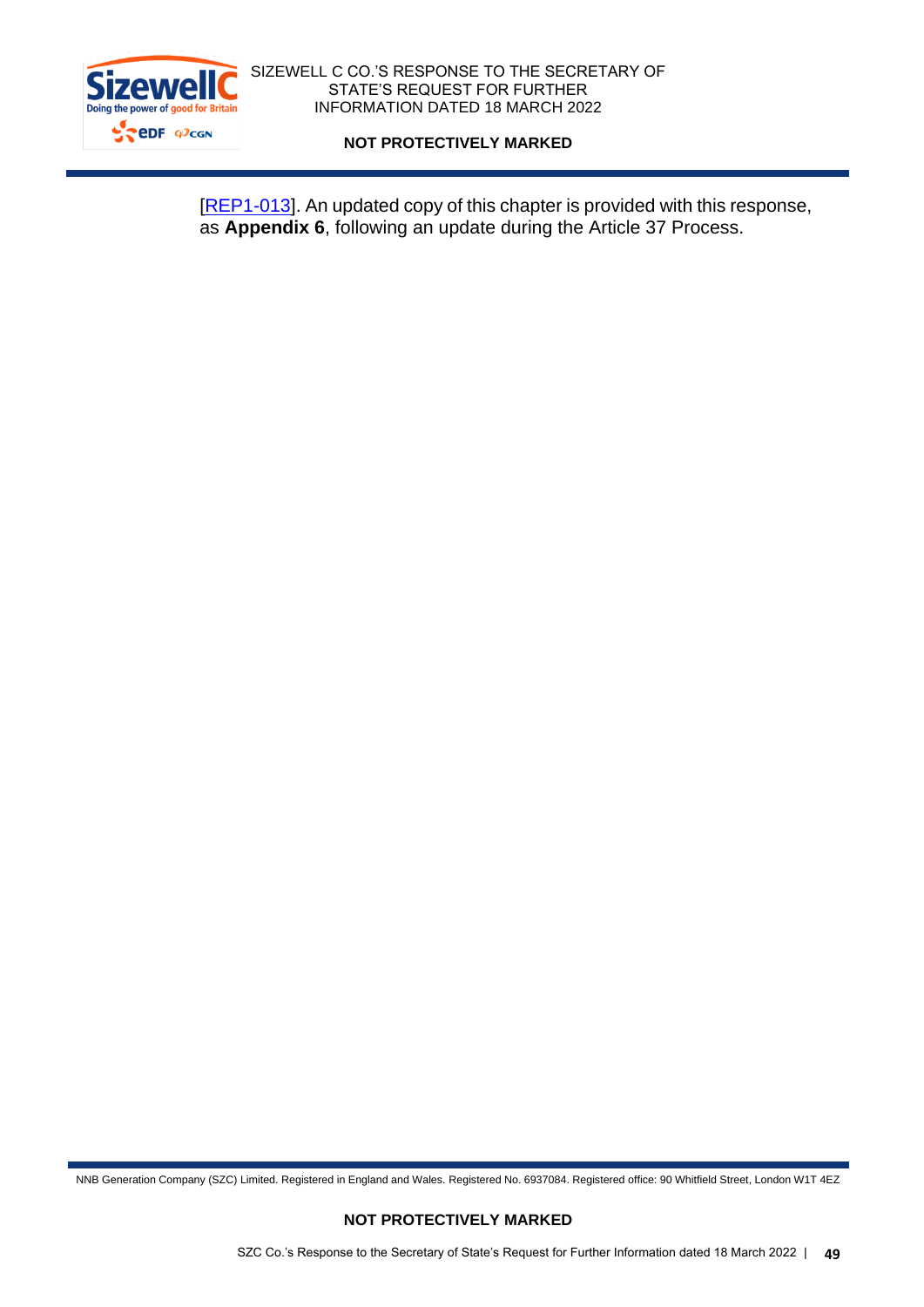ATTACHMENT TO LETTER TO THE GOVERNMENT OF AUSTRIA



# Sizewell C: Questions from the Government of Austria

# **Response to the Secretary of State**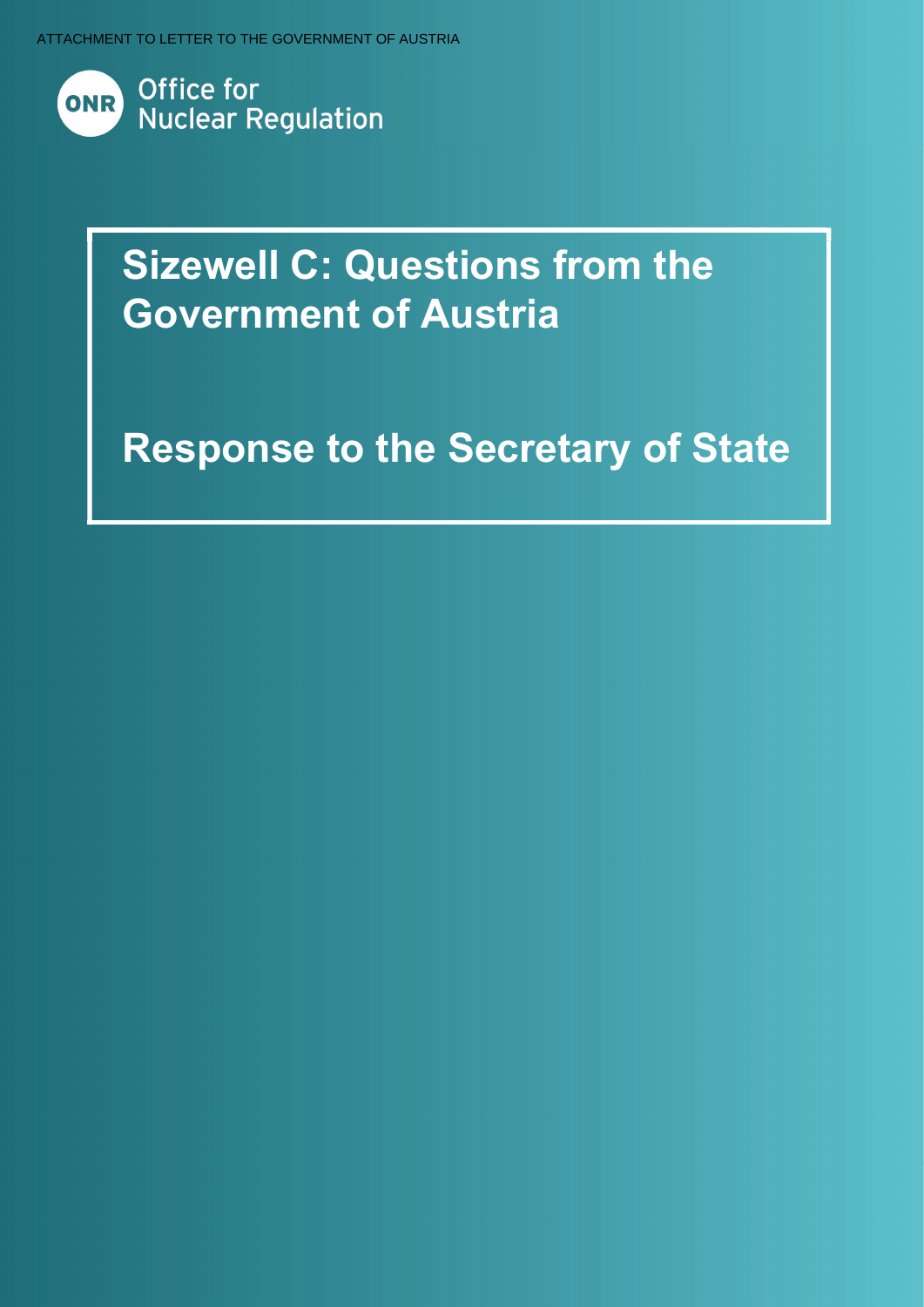# Sizewell C: Questions from the Government of Austria

ONR Response to the Secretary of State

April 2022

CM9 Ref. 2022/20680

ONR-DOC-TEMP-309 Issue 1.1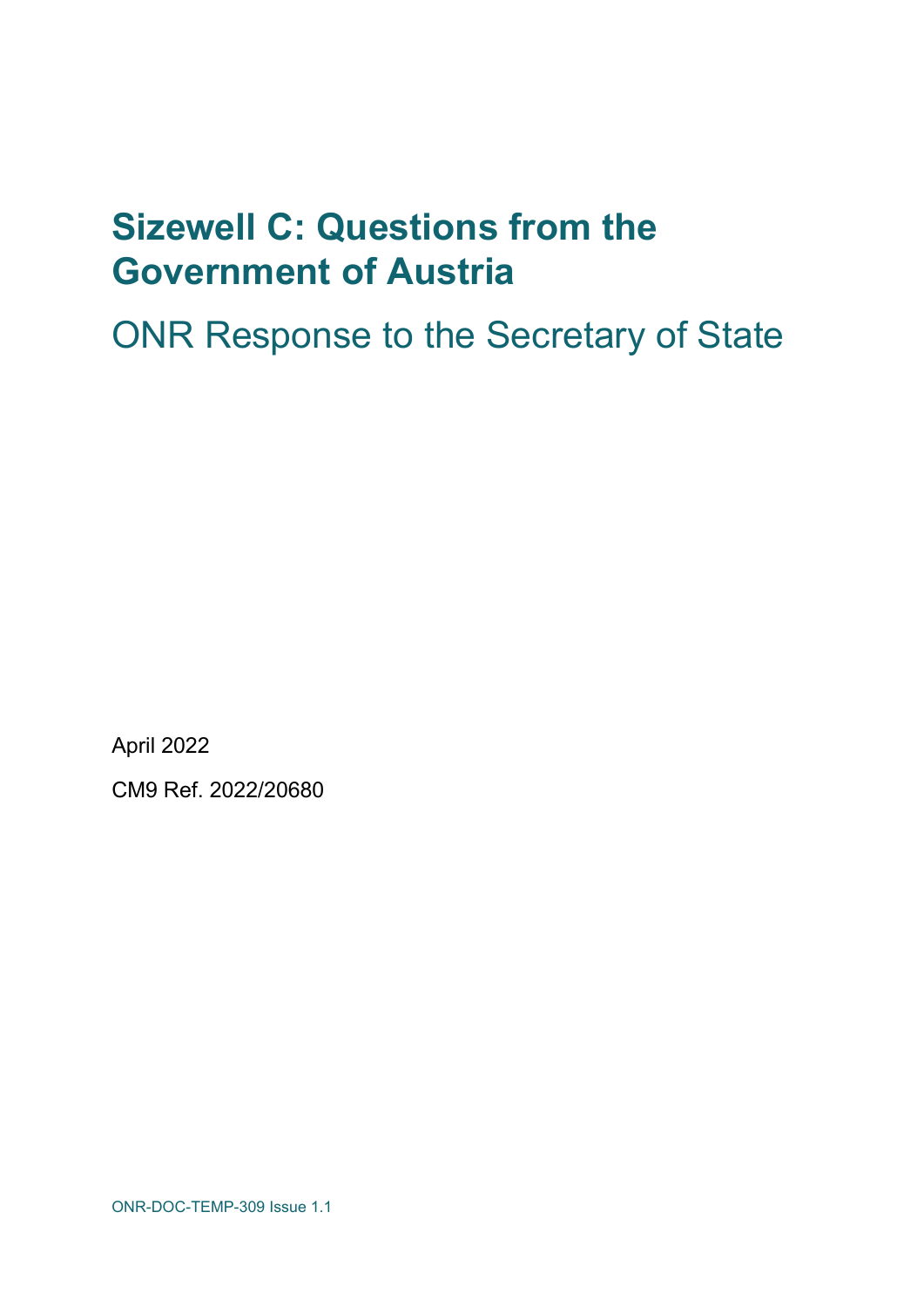# **Contents**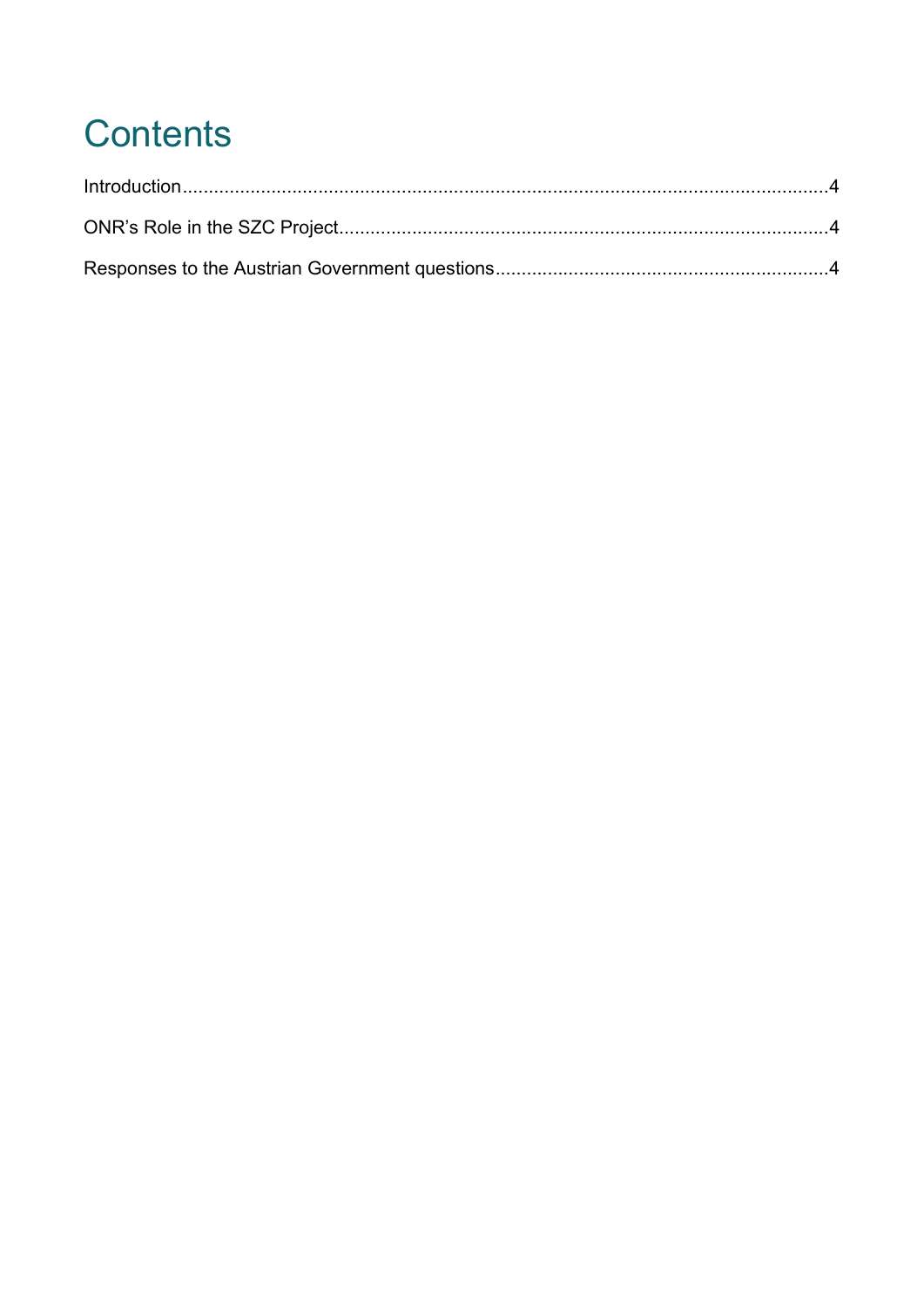# Introduction

This document sets out the Office for Nuclear Regulation's (ONR) response to the request for further information or updates relating to the Sizewell C (SZC) development consent order (DCO) application, from the Secretary of State for Business, Energy & Industrial Strategy ("the Secretary of State") dated 18 March 2022: EN010012-008877-Sizewell C - Secretary of State Information Request.pdf (planninginspectorate.gov.uk).

The Secretary of State's letter notes that the Government of Austria had provided a submission on 17 September 2020 in accordance with the ESPOO Convention, concerning possible transboundary effects from Sizewell C EN010012-003106-EN010012 Regulation 32 - Consultation response from Austria.pdf (planninginspectorate.gov.uk).

The Secretary of State's letter requests the developer, NNB GenCo (SZC) Ltd and ONR to respond to the questions raised in the Austrian Government's submission.

# ONR's Role in the SZC Project

NNB GenCo (SZC) Ltd applied to ONR on 30 June 2020 for a nuclear site licence to construct and operate a nuclear power station comprising two UK (EPR™) reactors at Sizewell C in Suffolk.

Our Licensing Nuclear Installations guidance describes the licensing process and the factors that we may take into account when reviewing a nuclear site licence (NSL) application. Our licence assessment activities utilise our Safety Assessment Principles (SAPs), Technical Inspection Guides (TIGs) and Technical Assessment Guides (TAGs) as appropriate.

The outcome of our licence application assessment will be the production of a Project Assessment Report (PAR), which will make a recommendation to the Chief Nuclear Inspector (CNI) on whether to grant a licence. We are in the final stages of our assessment of the licence application.

In addition, during the course of the Planning Inspectorate's (PINS) examination of NNB GenCo (SZC) Ltd's application for Development Consent for the SZC project, we provided several submissions and responded to a number of written questions from PINS.

We were further involved in providing advice to the Secretary of State in the preparation of the UK Government's submission concerning SZC to the European Commission in accordance with Article 37 of the Euratom Treaty and participated in the oral examination of that material by the European Commission's Article 37 Group of Experts.

# Responses to the Austrian Government questions

The submission from Austria contains 13 questions which are set out in Chapter 8 of that document. Having discussed these with NNB GenCo (SZC) Ltd, we agreed that some of the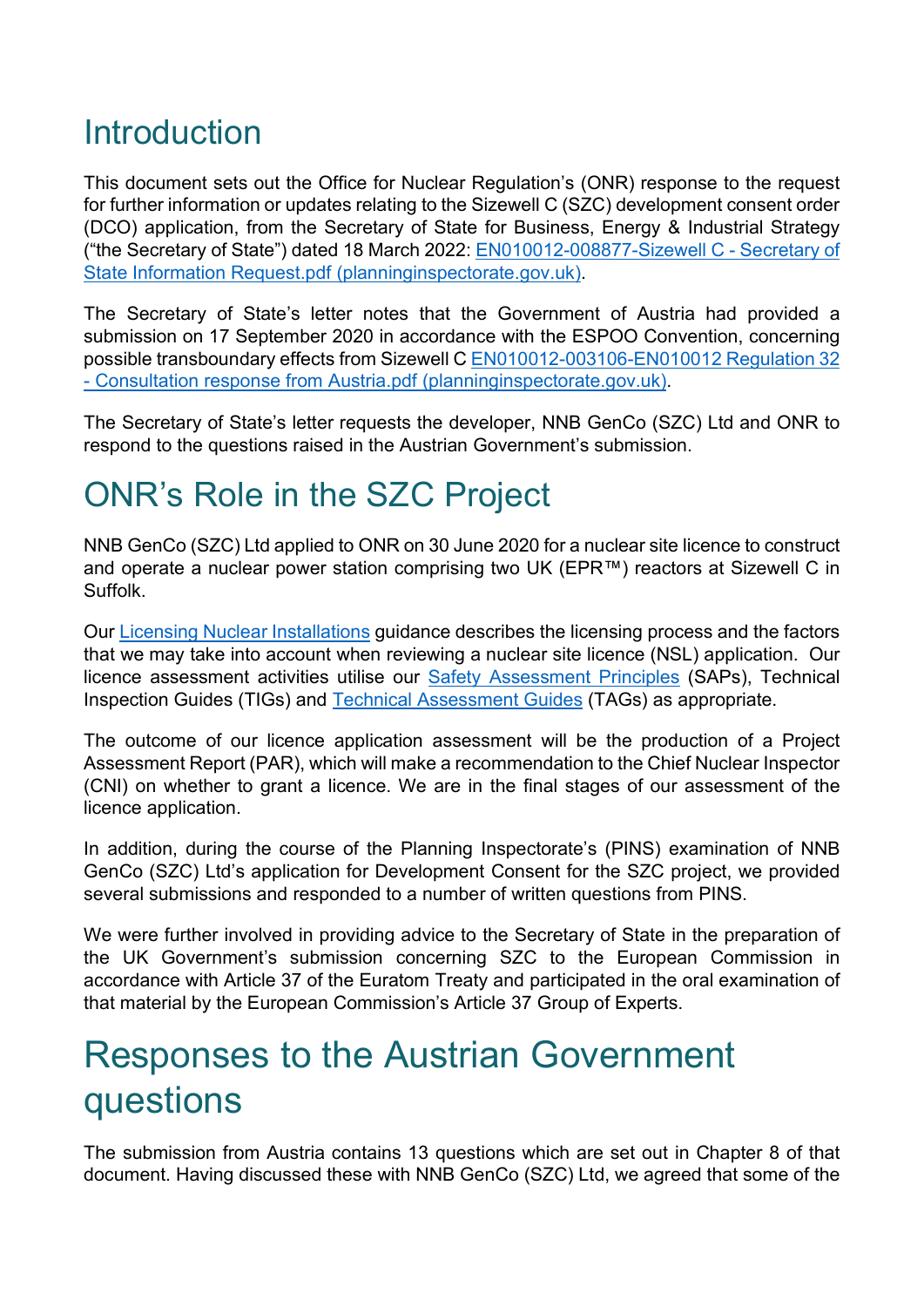questions required a straightforward factual response regarding the project which we are content for NNB GenCo (SZC) Ltd to provide. Other questions have been considered by our relevant technical experts and where appropriate we have provided additional commentary on the answers provided by NNB GenCo (SZC) Ltd.

Using the numbering used in Chapter 8 of the Austrian Government's submission, we are content that NNB GenCo (SZC) Ltd provides answers to the following questions:

- 8.1 Q1 to Q4
- $-8402$

Our responses to the remaining question are set out below.

### 8.2 Q1 Which of the assessment findings of the ONR´s GDA step 4 assessment of Severe Accidents for the UK EPR™ have already been solved? How were they solved and if not, when is a solution expected for those?

Of the assessment findings we raised during the UK EPR™ Generic Design Assessment (GDA), 26 related to Severe Accidents. For the Hinkley Point C (HPC) project, 11 of these have so far been closed<sup>1</sup>. The evidence submitted by the licensee for closure of these assessment findings has generally been of a technically detailed nature; our specialist inspectors have reviewed that evidence and have been content for each to be closed.

The licensee's supporting work for the remaining 15 assessment findings is progressing to achieve resolution prior to the allocated project milestones (these are typically late in the project, for instance containment pressure test or start of cold operations) and ONR is content that the HPC licensee is appropriately managing the resolution activities.

For Sizewell C, NNB GenCo (SZC) Ltd has concluded that no new or additional work was required in relation to severe accident assessment findings. We are content that the plan and supporting work for the resolution of the assessment findings for HPC are applicable to SZC.

## 8.3 Q1 When will be evaluated whether the UK EPR™ meets the safety goal of practical elimination of accident sequences leading to large or early releases of radioactive substances according to the approach of WENRA 2019? What could be the consequences for the Sizewell C Project if SZC Co. fails to meet this important safety objective for European NPPs?

The EPR design considered deterministically the practical elimination of large or early releases caused by high-pressure melt ejection, steam explosion and hydrogen combustion, and as such meets or exceeds the WENRA recommendations.

Our assessments of the safety case for the HPC EPR™ are carried out in accordance with our current Safety Assessment Principles (SAP) and Technical Assessment Guides (TAG). Both our SAPs and TAGs are revised regularly and take account of expectations from

<sup>1</sup> See . The GDAFs closed are: AF-UKEPR-CSA-010; AF-UKEPR-CSA-011; AF-UKEPR-CSA-012; AF-UKEPR-CSA-013; AF-UKEPR-CSA-017; AF-UKEPR-CSA-018; AF-UKEPR-CSA-019; AF-UKEPR-CSA-020; AF-UKEPR-CSA-022; AF-UKEPR-CSA-023; AF-UKEPR-CSA-024.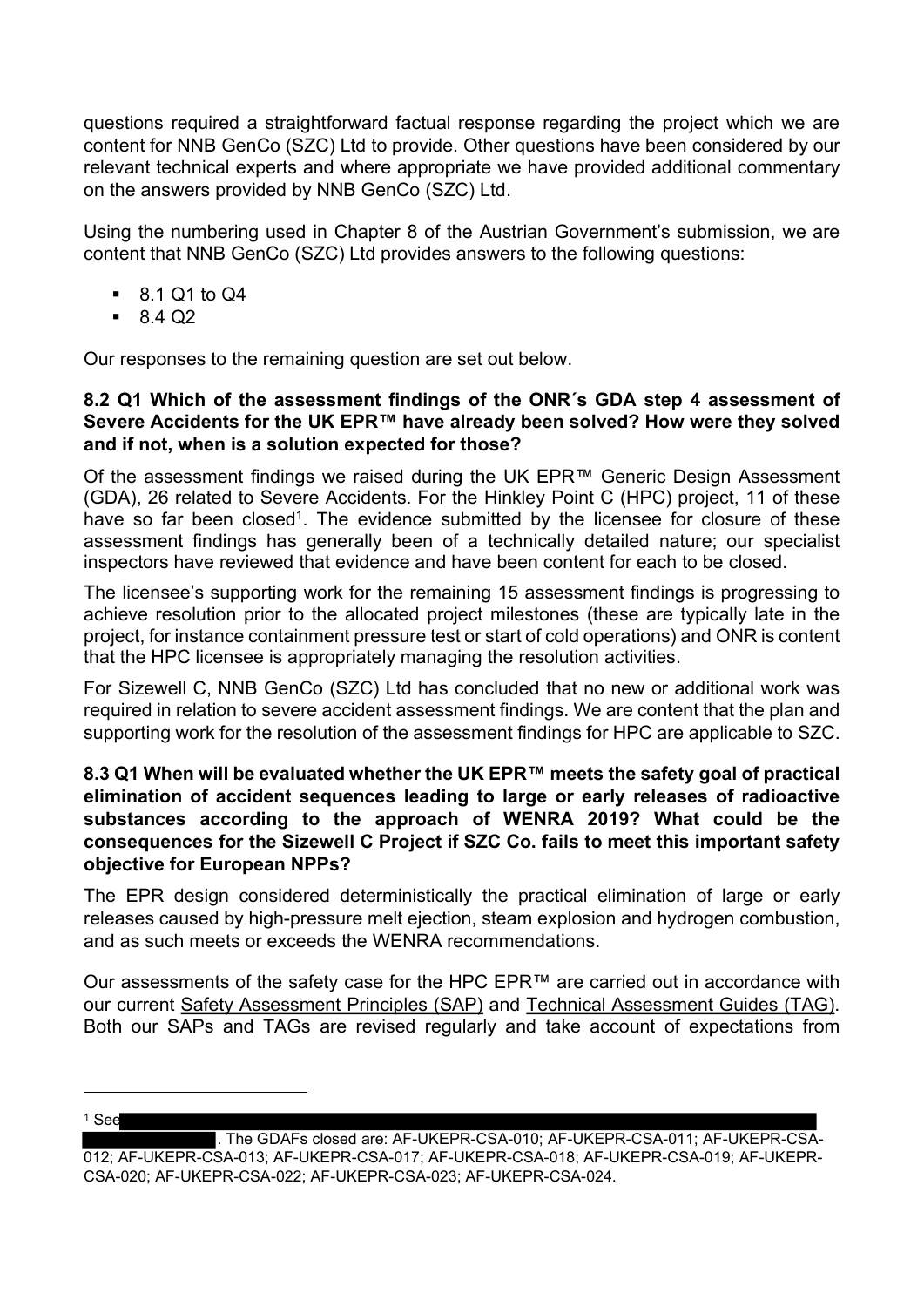WENRA, including the treatment of accidents involving large or early releases of radioactive substances.

The design has continued to evolve, and the safety case is being developed to take account of this. Our assessments thus far, have concluded that the design is acceptable against our deterministic and probabilistic criteria for design basis and severe accidents, with risks reduced as low as reasonably practicable (ALARP). The design of the nuclear island for the SZC plant is identical to that at HPC, so conclusions concerning the very low likelihood of severe accidents, are expected to be the same.

## 8.3 Q2 Is it planned to review whether the UK EPR™ design meets the recent European safety standards/requirements by WENRA?

We undertake assessments of the developing EPR designs for HPC and SZC against our current SAPs in conjunction with relevant TAGs. We actively participate in related international activities and routinely review new guidance from international organisations such as WENRA. Whenever we update the SAPs and TAGs, we take into consideration any relevant new information and expectations from WENRA and from other organisations.

## 8.3 Q3 According to WENRA (2019), all WENRA countries apply the notion of practical elimination to types I and II; some countries also apply it to type III. For which types of scenarios should the concept of practical elimination be applied in the UK?

As noted in the NNB GenCo (SZC) Ltd response to this question, their design safety assessment covers scenarios equivalent to Types I and II. In addition, the UK EPR™ design has extensive additional provisions to protect the containment in severe accident scenarios.

## 8.3 Q4 Which of the assessment findings of the ONR´s GDA step 4 assessment of Probabilistic Safety Analysis for the UK EPR™ are solved already? How were they solved and, if no solution has been found yet, when should they be solved?

We agree with NNB GenCo (SZC) Ltd's response to this question. We would add that of the 46 assessment findings in this topic area, 26 have been closed for HPC. The evidence submitted by the licensee for closure of these assessment findings has generally been of a technically detailed nature; our specialist inspectors have reviewed that evidence and have been content for each to be closed.

Resolution of the outstanding 18 is not expected until much later in the HPC project, typically by the first loading of nuclear fuel. We are satisfied with the rate of closure of the outstanding assessment findings related to this topic.

### 8.3 Q5. Which recent national and international studies concerning external hazards (flooding risk, seismic hazard, tsunami and climate change) have to be taken into consideration to determine design basis requirements? Which margins against external hazards have to be implemented for the Sizewell C?

Our assessment of the SZC hazard characterisation studies is currently ongoing. Our assessment takes into account UK and international relevant good practice, including our SAPs and External Hazards TAG (NS-TAST-GD-013). SAP EHA.4 outlines our expectation that design basis events should be derived conservatively to take account of data and model uncertainties and that the design basis events are 1 in 10 000 years for natural external hazards and 1 in 100 000 years for man-made external hazards.